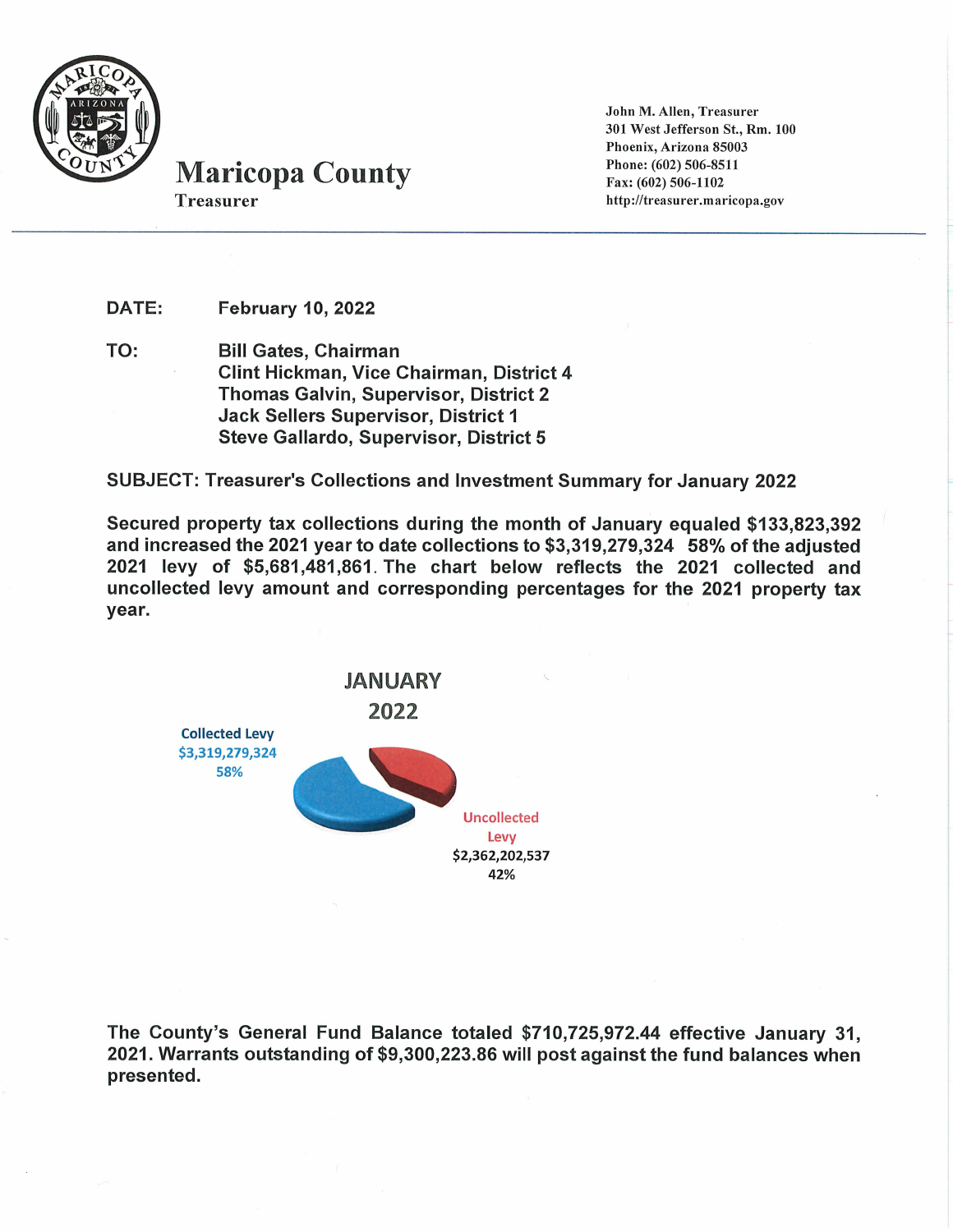The \$10,964,834 unencumbered balance of the County Municipal Line of Credit and the \$24,035,166 Workers Compensation Liability Letter of Credit remain unused.

Submitted under oath,

Digud Gausey

Ingrid Garvey, **Chief Deputy** 

**STATE OF ARIZONA**  $\overline{\phantom{a}}$  ss. **COUNTY OF MARICOPA** Ι

This instrument was acknowledged before me this 10th day of February 2022, by Ingrid Garvey, Treasurer of Maricopa County, State of Arizona, known to me to be the person whose name is subscribed to the foregoing instrument and who acknowledged to me that they executed the same for and on behalf of the State of Arizona for the purpose and consideration therein expressed.

**Notary Public** 

4*47 | 25 <sub>|</sub> 20*23<br>/ My Commission Expires

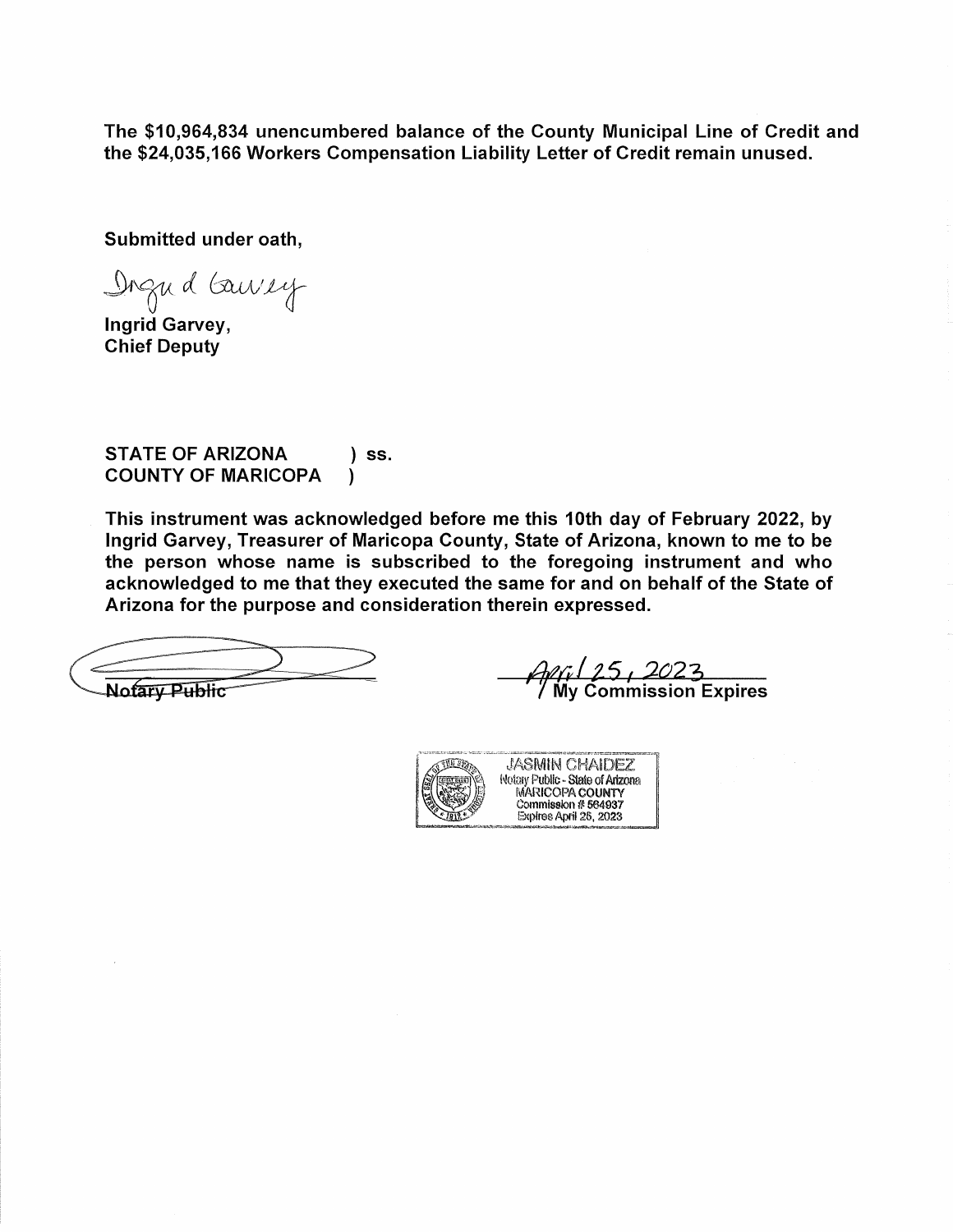

# **MARICOPA COUNTY TREASURER Investments by Issuer Sorted by Fund Active Investments January 31, 2022**

|                                        |             |                           | Investment                  |                       | <b>Current</b> |                     | <b>Market</b> | YTM/C Redemption Days To |                      | Call       |            |
|----------------------------------------|-------------|---------------------------|-----------------------------|-----------------------|----------------|---------------------|---------------|--------------------------|----------------------|------------|------------|
| <b>CUSIP</b>                           | Investment# | <b>Security Type</b>      | <b>Class</b>                | <b>Remaining Cost</b> | Rate           | <b>Market Value</b> | 365<br>Date   |                          | <b>Date Maturity</b> | Date       | Collateral |
| <b>Credit Argicole Corp &amp; Invt</b> |             |                           |                             |                       |                |                     |               |                          |                      |            |            |
| 22533ACG0                              | 210016      | <b>Corporate Notes</b>    | Fair                        | 30,000,000.00         | 1.000          | 30,000,000.00       | 1.000         | 08/14/2025               | 1,290                |            |            |
| 22533ACK1                              | 210054      | <b>Corporate Notes</b>    | Fair                        | 25,000,000.00         | 1.000          | 25,000,000.00       | 1.000         | 09/21/2025               | 1,328                |            |            |
| 22533ACP0                              | 210070      | <b>Corporate Notes</b>    | Fair                        | 20,000,000.00         | 0.670          | 20,000,000.00       | 0.670         | 04/20/2024               | 809                  |            |            |
| 22533ACS4                              | 210094      | <b>Corporate Notes</b>    | Fair                        | 25,000,000.00         | 0.440          | 25,000,000.00       | 0.440         | 05/19/2023               | 472                  |            |            |
| 22533ACW5                              | 210128      | <b>Corporate Notes</b>    | Fair                        | 25,000,000.00         | 0.730          | 25,000,000.00       | 0.730         | 12/14/2024               | 1,047                |            |            |
|                                        |             |                           | <b>Subtotal and Average</b> | 125,000,000.00        |                | 125,000,000.00      | 0.781         |                          | 1,008                |            |            |
| <b>AMAZON COM INC</b>                  |             |                           |                             |                       |                |                     |               |                          |                      |            |            |
| 023135BQ8                              | 210002      | <b>Corporate Notes</b>    | Fair                        | 27,600,627.60         | 0.800          | 27,496,437.71       | 0.550         | 06/03/2025               | 1,218                |            |            |
|                                        |             |                           | <b>Subtotal and Average</b> | 27,600,627.60         |                | 27,496,437.71       | 0.548         |                          | 1,213                |            |            |
| <b>Apple Inc</b>                       |             |                           |                             |                       |                |                     |               |                          |                      |            |            |
| 037833CQ1                              | 10875       | <b>Corporate Notes</b>    | Fair                        | 19,783,200.00         | 2.300          | 19,980,965.76       | 2.659         | 05/11/2022               | 99                   |            |            |
| 037833DC1                              | 10945       | <b>Corporate Notes</b>    | Fair                        | 20,051,800.00         | 2.100          | 20,009,885.84       | 2.017         | 09/12/2022               | 223                  |            |            |
| 037833DT4                              | 11183       | <b>Corporate Notes</b>    | Fair                        | 15,756,003.45         | 1.125          | 15,709,322.04       | 0.936         | 05/11/2025               | 1,195                | 04/11/2025 |            |
| 037833DV9                              | 210135      | <b>Corporate Notes</b>    | Fair                        | 10,113,400.00         | 0.750          | 10,060,444.96       | 0.275         | 05/11/2023               | 464                  |            |            |
|                                        |             |                           | <b>Subtotal and Average</b> | 65,704,403.45         |                | 65,760,618.60       | 1.689         |                          | 454                  |            |            |
| <b>Arlington ESD No. 47</b>            |             |                           |                             |                       |                |                     |               |                          |                      |            |            |
| 567269BF1                              | 210114      | Private Placement - Bonds | Fair                        | 78,151.50             | 3.290          | 75,819.28           | 0.650         | 07/01/2022               | 150                  |            |            |
| 567269BG9                              | 210115      | Private Placement - Bonds | Fair                        | 80,022.75             | 3.290          | 77,733.83           | 0.689         | 07/01/2023               | 515                  |            |            |
| 567269BH7                              | 210116      | Private Placement - Bonds | Fair                        | 70,840.25             | 3.290          | 68,917.52           | 0.857         | 07/01/2024               | 881                  |            |            |
| 567269BJ3                              | 210117      | Private Placement - Bonds | Fair                        | 316,389.90            | 3.290          | 308,300.89          | 0.956         | 07/01/2025               | 1,246                |            |            |
|                                        |             |                           | <b>Subtotal and Average</b> | 545,404.40            |                | 530,771.52          | 0.837         |                          | 909                  |            |            |
| <b>American Express Co</b>             |             |                           |                             |                       |                |                     |               |                          |                      |            |            |
| 025816BR9                              | 11010       | <b>Corporate Notes</b>    | Fair                        | 12,410,880.00         | 3.000          | 12,225,755.73       | 2.272         | 10/30/2024               | 1,002                |            |            |
|                                        |             |                           | <b>Subtotal and Average</b> | 12,410,880.00         |                | 12,225,755.73       | 2.238         |                          | 987                  |            |            |
| <b>Bank of America Corp</b>            |             |                           |                             |                       |                |                     |               |                          |                      |            |            |
| 06048WK41                              | 210107      | <b>Corporate Notes</b>    | Fair                        | 30,000,000.00         | 0.650          | 30,000,000.00       |               | 0.650 11/25/2025         | 1,393                |            |            |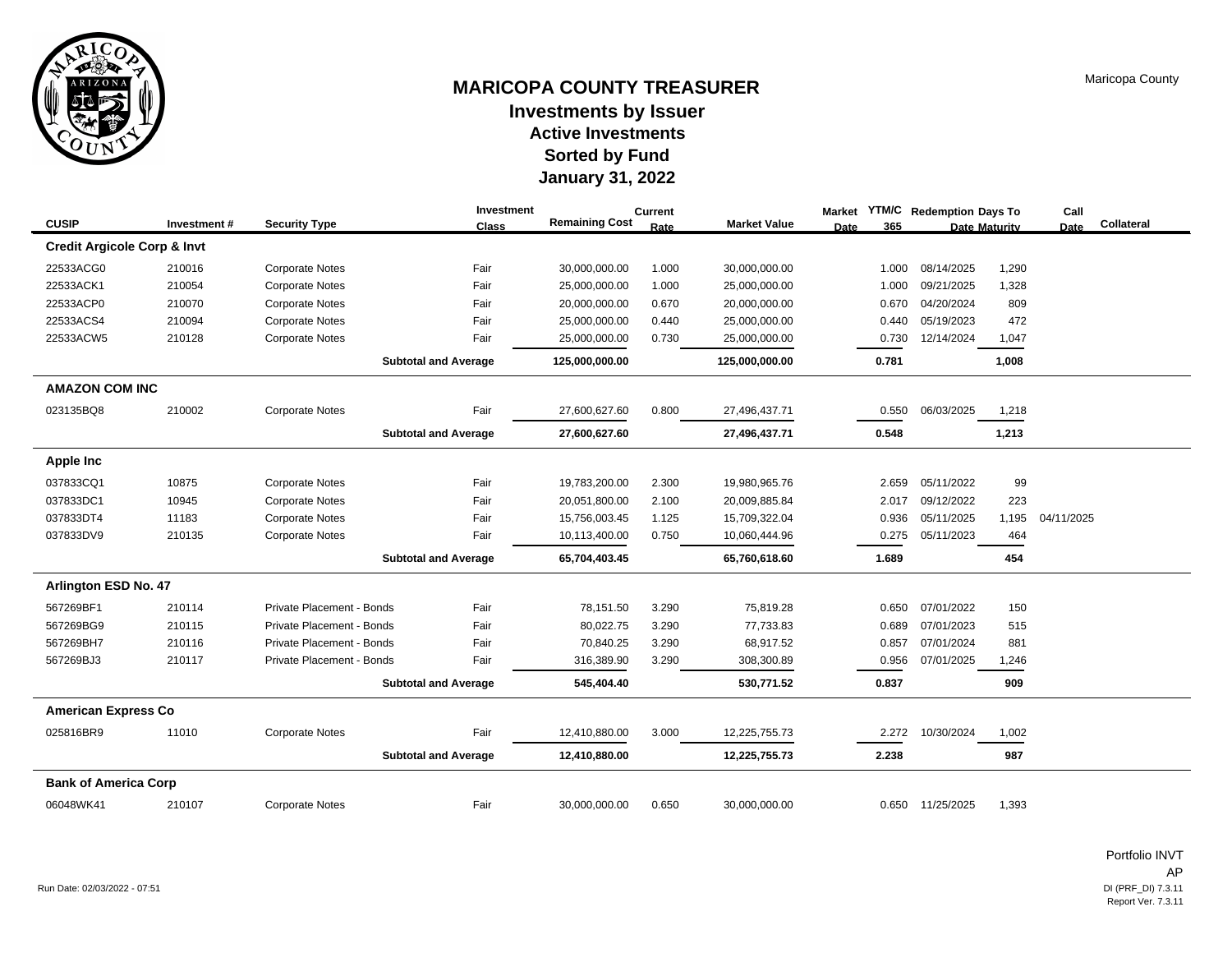|                                    |             |                             | Investment   |                       | <b>Current</b> |                     |             |       | Market YTM/C Redemption Days To |                      | Call       |            |
|------------------------------------|-------------|-----------------------------|--------------|-----------------------|----------------|---------------------|-------------|-------|---------------------------------|----------------------|------------|------------|
| <b>CUSIP</b>                       | Investment# | <b>Security Type</b>        | <b>Class</b> | <b>Remaining Cost</b> | Rate           | <b>Market Value</b> | <b>Date</b> | 365   |                                 | <b>Date Maturity</b> | Date       | Collateral |
| 06048WK41                          | 210108      | <b>Corporate Notes</b>      | Fair         | 25,000,000.00         | 0.650          | 25,000,000.00       |             | 0.650 | 11/25/2025                      | 1,393                |            |            |
| 06048WK58                          | 210136      | Corporate Notes             | Fair         | 25,000,000.00         | 0.400          | 25,000,000.00       |             | 0.441 | 12/18/2023                      | 685                  |            |            |
| 06048WK58                          | 210137      | <b>Corporate Notes</b>      | Fair         | 25,000,000.00         | 0.400          | 25,000,000.00       |             | 0.441 | 12/18/2023                      | 685                  |            |            |
| 06048WK58                          | 210138      | <b>Corporate Notes</b>      | Fair         | 20,000,000.00         | 0.400          | 20,000,000.00       |             | 0.441 | 12/18/2023                      | 685                  |            |            |
| 06048WK58                          | 210139      | <b>Corporate Notes</b>      | Fair         | 20,000,000.00         | 0.400          | 20,000,000.00       |             | 0.441 | 12/18/2023                      | 685                  |            |            |
| 06048WK66                          | 210144      | Corporate Notes             | Fair         | 25,000,000.00         | 0.650          | 25,000,000.00       |             | 0.799 | 12/23/2025                      | 1,421                |            |            |
| 06048WN22                          | 210216      | <b>Corporate Notes</b>      | Fair         | 10,000,000.00         | 1.250          | 10,000,000.00       |             | 1.250 | 08/26/2026                      | 1,667                | 08/26/2022 |            |
| 06048WN63                          | 210218      | Corporate Notes             | Fair         | 15,000,000.00         | 1.150          | 15,000,000.00       |             | 1.150 | 09/10/2026                      | 1,682                | 09/10/2022 |            |
|                                    |             | <b>Subtotal and Average</b> |              | 195,000,000.00        |                | 195,000,000.00      |             | 0.642 |                                 | 1,106                |            |            |
| <b>Bank of Montreal</b>            |             |                             |              |                       |                |                     |             |       |                                 |                      |            |            |
| 06367W5J8                          | 210055      | <b>Corporate Notes</b>      | Fair         | 20,000,000.00         | 0.550          | 20,000,000.00       |             | 0.550 | 09/30/2025                      | 1,337                |            |            |
|                                    |             | <b>Subtotal and Average</b> |              | 20,000,000.00         |                | 20,000,000.00       |             | 0.550 |                                 | 1,337                |            |            |
| <b>Blackrock Money Market Fund</b> |             |                             |              |                       |                |                     |             |       |                                 |                      |            |            |
| 09248U718                          | 10661       | Money Market Account (MMMF) | N/A          | 0.00                  |                | 0.00                |             |       |                                 | $\overline{1}$       |            |            |
| 09248U551                          | 10825       | Money Market Account (MMMF) | N/A          | 0.00                  |                | 0.00                |             |       | 06/30/2022                      | 149                  |            |            |
|                                    |             | <b>Subtotal and Average</b> |              | 0.00                  |                | 0.00                |             |       |                                 |                      |            |            |
| <b>Bristol Myers Squibb Co</b>     |             |                             |              |                       |                |                     |             |       |                                 |                      |            |            |
| 110122BY3                          | 11116       | <b>Corporate Notes</b>      | Fair         | 10,346,300.00         | 2.600          | 10,046,027.22       |             | 1.000 | 05/16/2022                      | 104                  |            |            |
|                                    |             | <b>Subtotal and Average</b> |              | 10,346,300.00         |                | 10,046,027.22       |             | 0.971 |                                 | 100                  |            |            |
| <b>Bank of Nova Scotia</b>         |             |                             |              |                       |                |                     |             |       |                                 |                      |            |            |
| 064159UK0                          | 11176       | Variable Rate Note -        | Fair         | 20,000,000.00         | 0.901          | 20,000,000.00       |             | 0.846 | 06/09/2023                      | 493                  |            |            |
|                                    |             | <b>Subtotal and Average</b> |              | 20,000,000.00         |                | 20,000,000.00       |             | 0.846 |                                 | 493                  |            |            |
| <b>Buckeye ESD</b>                 |             |                             |              |                       |                |                     |             |       |                                 |                      |            |            |
| 2022TANBE                          | 210196      | Private Placement - TANS    | Fair         | 4,013,040.00          | 0.909          | 4,006,138.71        |             | 0.572 | 07/12/2022                      | 161                  |            |            |
|                                    |             | <b>Subtotal and Average</b> |              | 4,013,040.00          |                | 4,006,138.71        |             | 0.571 |                                 | 160                  |            |            |
| <b>Buckeye HSD</b>                 |             |                             |              |                       |                |                     |             |       |                                 |                      |            |            |
| 1118106KE2                         | 11164       | Private Placement - Bonds   | Fair         | 1,759,092.65          | 1.900          | 1,723,783.40        |             | 0.660 | 07/01/2022                      | 150                  |            |            |
| 118106KF9                          | 11165       | Private Placement - Bonds   | Fair         | 1,481,937.60          | 1.900          | 1,453,798.90        |             | 0.710 | 07/01/2023                      | 515                  |            |            |
| 118106KG7                          | 11166       | Private Placement - Bonds   | Fair         | 3,260,431.20          | 1.900          | 3,202,943.07        |             | 0.780 | 07/01/2024                      | 881                  |            |            |
| 118106KH5                          | 11167       | Private Placement - Bonds   | Fair         | 3,435,540.50          | 1.900          | 3,376,976.72        |             | 0.810 | 01/01/2025                      | 1,065                |            |            |
| 2022TANBU                          | 210197      | Private Placement - TANS    | Fair         | 2,006,520.00          | 0.909          | 2,003,069.36        |             |       | 0.572 07/12/2022                | 161                  |            |            |

Portfolio INVT AP DI (PRF\_DI) 7.3.11<br>Report Ver. 7.3.11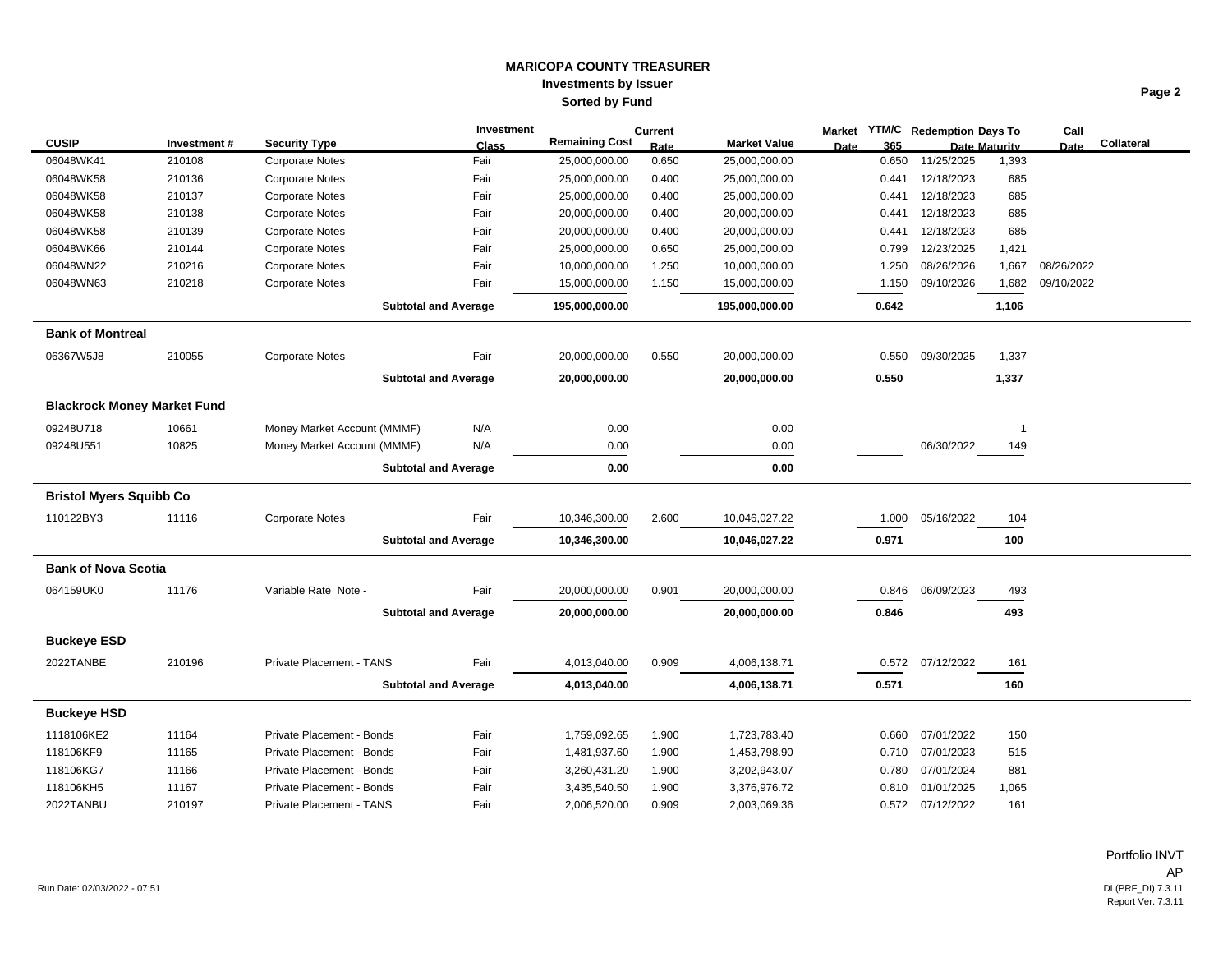|                              |             |                          | <b>Investment</b>           | <b>Remaining Cost</b> | <b>Current</b> |                     | <b>Market</b> |       | <b>YTM/C</b> Redemption Days To |       | Call       |            |
|------------------------------|-------------|--------------------------|-----------------------------|-----------------------|----------------|---------------------|---------------|-------|---------------------------------|-------|------------|------------|
| <b>CUSIP</b>                 | Investment# | <b>Security Type</b>     | <b>Class</b>                |                       | Rate           | <b>Market Value</b> | <b>Date</b>   | 365   | <b>Date Maturity</b>            |       | Date       | Collateral |
|                              |             |                          | <b>Subtotal and Average</b> | 11,943,521.95         |                | 11,760,571.45       |               | 0.716 |                                 | 648   |            |            |
| <b>CATERPILLAR FINL SVCS</b> |             |                          |                             |                       |                |                     |               |       |                                 |       |            |            |
| 14913Q2T5                    | 11021       | <b>Corporate Notes</b>   | Fair                        | 7,174,720.00          | 2.950          | 7,005,250.00        |               | 1.841 | 02/26/2022                      | 25    |            |            |
| 14913Q3B3                    | 11084       | <b>Corporate Notes</b>   | Fair                        | 25,170,250.00         | 2.150          | 25,098,342.56       |               | 2.000 | 11/08/2024                      | 1,011 |            |            |
| 14913R2F3                    | 210059      | <b>Corporate Notes</b>   | Fair                        | 20,040,800.00         | 0.450          | 20,022,461.19       |               | 0.380 | 09/14/2023                      | 590   |            |            |
|                              |             |                          | <b>Subtotal and Average</b> | 52,385,770.00         |                | 52,126,053.75       |               | 1.350 |                                 | 713   |            |            |
| <b>Chandler USD</b>          |             |                          |                             |                       |                |                     |               |       |                                 |       |            |            |
| 2022TANCU                    | 210198      | Private Placement - TANS | Fair                        | 20,065,200.00         | 0.909          | 20,030,693.57       |               | 0.578 | 07/12/2022                      | 161   |            |            |
|                              |             |                          | <b>Subtotal and Average</b> | 20,065,200.00         |                | 20,030,693.57       |               | 0.577 |                                 | 160   |            |            |
| <b>Citigroup Inc</b>         |             |                          |                             |                       |                |                     |               |       |                                 |       |            |            |
| 17298CHJ0                    | 11032       | <b>Corporate Notes</b>   | Fair                        | 50,000,000.00         | 2.300          | 50,000,000.00       |               | 2.300 | 11/08/2024                      | 1,011 |            |            |
| 17325FAS7                    | 11072       | <b>Corporate Notes</b>   | Fair                        | 31,856,700.00         | 3.650          | 30,911,703.72       |               | 2.041 | 01/23/2024                      | 721   |            |            |
| 17298CJZ2                    | 210023      | <b>Corporate Notes</b>   | Fair                        | 30,000,000.00         | 1.100          | 30,000,000.00       |               | 1.100 | 08/18/2025                      | 1,294 | 08/18/2023 |            |
| 17298CK64                    | 210038      | <b>Corporate Notes</b>   | Fair                        | 15,000,000.00         | 1.000          | 15,000,000.00       |               | 0.991 | 08/28/2025                      | 1,304 | 08/28/2023 |            |
| 17328WSD1                    | 210069      | <b>Corporate Notes</b>   | Fair                        | 25,000,000.00         | 0.550          | 25,000,000.00       |               | 0.550 | 10/19/2023                      | 625   |            |            |
| 17298CKS6                    | 210091      | <b>Corporate Notes</b>   | Fair                        | 25,000,000.00         | 1.000          | 25,000,000.00       |               | 1.000 | 11/18/2025                      | 1,386 | 11/18/2023 |            |
| 17298CKV9                    | 210125      | <b>Corporate Notes</b>   | Fair                        | 25,000,000.00         | 1.000          | 25,000,000.00       |               | 1.000 | 12/08/2025                      | 1,406 | 12/08/2023 |            |
|                              |             |                          | <b>Subtotal and Average</b> | 201,856,700.00        |                | 200,911,703.72      |               | 1.435 |                                 | 1,073 |            |            |
| <b>Colgate-Palm</b>          |             |                          |                             |                       |                |                     |               |       |                                 |       |            |            |
| 19416QEL0                    | 10929       | <b>Corporate Notes</b>   | Fair                        | 19,929,200.00         | 2.250          | 19,984,041.90       |               | 2.356 | 11/15/2022                      | 287   |            |            |
|                              |             |                          | <b>Subtotal and Average</b> | 19,929,200.00         |                | 19,984,041.90       |               | 2.362 |                                 | 287   |            |            |
| <b>CME Group Inc</b>         |             |                          |                             |                       |                |                     |               |       |                                 |       |            |            |
| 12572QAE5                    | 10922       | <b>Corporate Notes</b>   | Fair                        | 5,062,350.00          | 3.000          | 5,011,523.43        |               | 2.610 | 09/15/2022                      | 226   |            |            |
|                              |             |                          | <b>Subtotal and Average</b> | 5,062,350.00          |                | 5,011,523.43        |               | 2.584 |                                 | 223   |            |            |
| <b>Chevron Corp</b>          |             |                          |                             |                       |                |                     |               |       |                                 |       |            |            |
| 166764BK5                    | 10931       | <b>Corporate Notes</b>   | Fair                        | 10,020,000.00         | 2.566          | 10,006,458.33       |               | 2.513 | 05/16/2023                      | 469   |            |            |
| 166756AE6                    | 210017      | <b>Corporate Notes</b>   | Fair                        | 6,993,980.00          | 0.687          | 6,995,744.48        |               | 0.705 | 08/12/2025                      | 1,288 |            |            |
|                              |             |                          | <b>Subtotal and Average</b> | 17,013,980.00         |                | 17,002,202.81       |               | 1.768 |                                 | 805   |            |            |
| John Deere Capital Corp      |             |                          |                             |                       |                |                     |               |       |                                 |       |            |            |
| 24422EVC0                    | 11070       | <b>Corporate Notes</b>   | Fair                        | 5,008,500.00          | 2.050          | 5,004,996.11        |               |       | 2.014 01/09/2025                | 1,073 |            |            |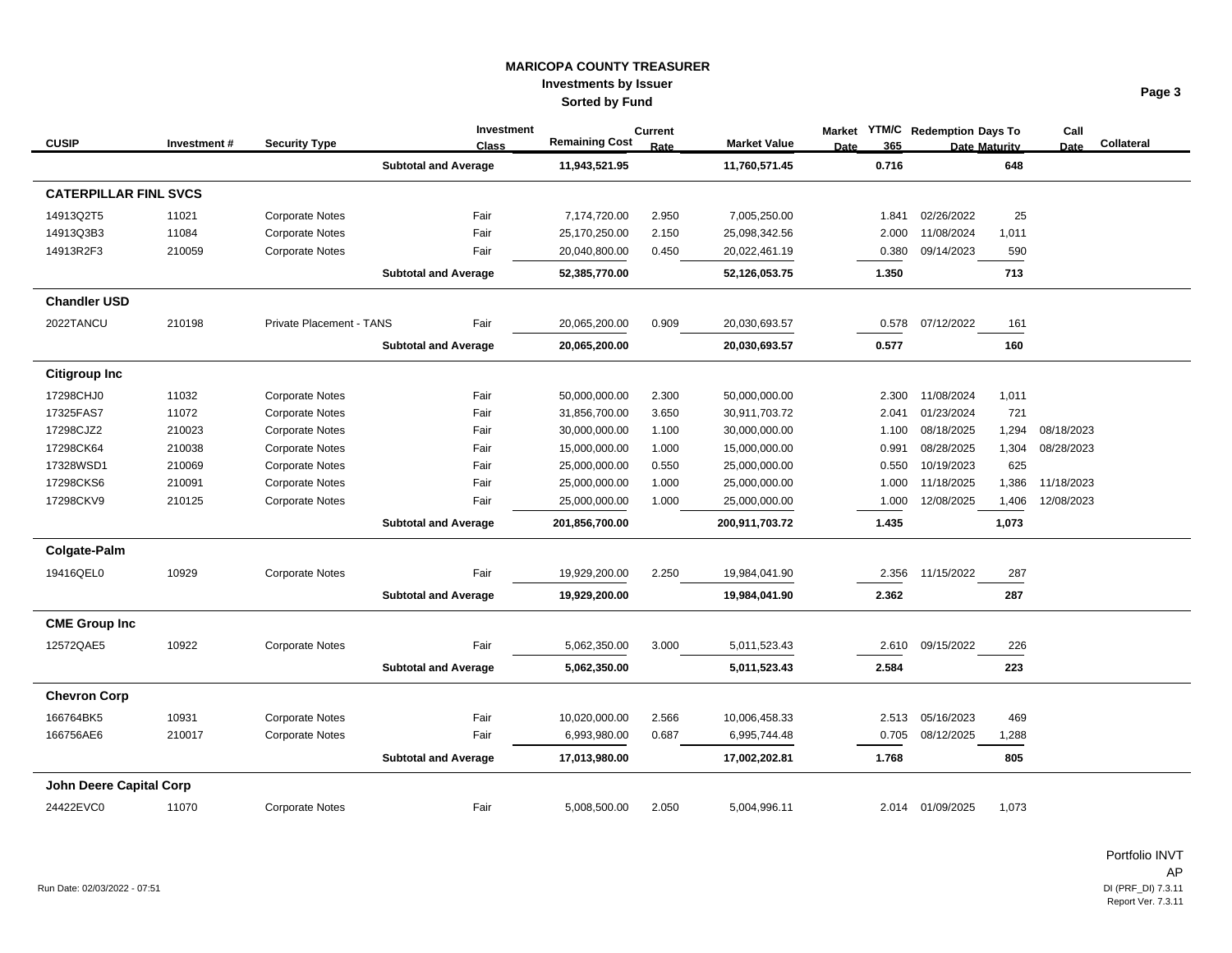|                            |                                     |                                         | <b>Investment</b> |                       | <b>Current</b> |                     | Market      |       | <b>YTM/C</b> Redemption Days To |                      | Call       |            |
|----------------------------|-------------------------------------|-----------------------------------------|-------------------|-----------------------|----------------|---------------------|-------------|-------|---------------------------------|----------------------|------------|------------|
| <b>CUSIP</b>               | Investment#                         | <b>Security Type</b>                    | <b>Class</b>      | <b>Remaining Cost</b> | Rate           | <b>Market Value</b> | <b>Date</b> | 365   |                                 | <b>Date Maturity</b> | Date       | Collateral |
| 24422EVC0                  | 11073                               | <b>Corporate Notes</b>                  | Fair              | 4,999,994.33          | 2.050          | 4,999,996.66        |             | 2.050 | 01/09/2025                      | 1,073                |            |            |
| 244199BE4                  | 11128                               | <b>Corporate Notes</b>                  | Fair              | 2,049,174.00          | 2.600          | 2,007,748.26        |             | 1.479 | 06/08/2022                      | 127                  |            |            |
| 24422EUT4                  | 11130                               | <b>Corporate Notes</b>                  | Fair              | 2,065,262.00          | 2.950          | 2,005,298.67        |             | 1.333 | 04/01/2022                      | 59                   |            |            |
| 24422ERT8                  | 11178                               | <b>Corporate Notes</b>                  | Fair              | 8,443,083.65          | 2.800          | 8,166,741.84        |             | 0.670 | 01/27/2023                      | 360                  |            |            |
| 24422EUG2                  | 11177                               | Variable Rate Note -                    | Fair              | 25,075,250.00         | 0.738          | 25,033,865.95       |             | 0.413 | 06/07/2023                      | 491                  |            |            |
|                            |                                     | <b>Subtotal and Average</b>             |                   | 47,641,263.98         |                | 47,218,647.49       |             | 0.877 |                                 | 552                  |            |            |
| Deer Valley USD            |                                     |                                         |                   |                       |                |                     |             |       |                                 |                      |            |            |
| 2022TANDU                  | 210199                              | <b>Private Placement - TANS</b>         | Fair              | 18,058,680.00         | 0.909          | 18,027,624.21       |             | 0.578 | 07/12/2022                      | 161                  |            |            |
|                            |                                     | <b>Subtotal and Average</b>             |                   | 18,058,680.00         |                | 18,027,624.21       |             | 0.577 |                                 | 160                  |            |            |
| <b>DISNEY WALT CO</b>      |                                     |                                         |                   |                       |                |                     |             |       |                                 |                      |            |            |
| 254687FK7                  | 11016                               | <b>Corporate Notes</b>                  | Fair              | 24,769,475.00         | 1.750          | 24,876,850.07       |             | 1.951 | 08/30/2024                      | 941                  |            |            |
|                            |                                     | <b>Subtotal and Average</b>             |                   | 24,769,475.00         |                | 24,876,850.07       |             | 1.960 |                                 | 945                  |            |            |
| <b>FARMER MAC DISCOUNT</b> |                                     |                                         |                   |                       |                |                     |             |       |                                 |                      |            |            |
| 31422XFS6                  | 210164                              | <b>Federal Agency Coupon Securities</b> | Fair              | 50,000,000.00         | 0.200          | 50,000,000.00       |             | 0.200 | 06/05/2023                      | 489                  |            |            |
| 31422XGE6                  | 210174                              | <b>Federal Agency Coupon Securities</b> | Fair              | 35,000,000.00         | 0.050          | 35,000,000.00       |             | 0.050 | 02/14/2022                      | 13                   |            |            |
| 31422XSE3                  | 210270                              | <b>Federal Agency Coupon Securities</b> | Fair              | 20,000,000.00         | 1.190          | 20,000,000.00       |             | 1.190 | 12/29/2025                      | 1,427                |            |            |
| 31422XFZ0                  | 210180                              | <b>Federal Agency Callables</b>         | Fair              | 25,000,000.00         | 0.260          | 25,000,000.00       |             | 0.260 | 12/21/2023                      | 688                  |            |            |
| 31422XNK4                  | 210222                              | <b>Federal Agency Callables</b>         | Fair              | 25,000,000.00         | 1.150          | 25,000,000.00       |             | 1.150 | 11/02/2026                      | 1,735                |            |            |
|                            |                                     | <b>Subtotal and Average</b>             |                   | 155,000,000.00        |                | 155,000,000.00      |             | 0.457 |                                 | 735                  |            |            |
|                            | <b>FEDERAL FARM CREDIT DISCOUNT</b> |                                         |                   |                       |                |                     |             |       |                                 |                      |            |            |
| 313313YC6                  | 210257                              | <b>Federal Agency Discounts</b>         | Fair              | 99,962,833.34         | 0.060          | 99,977,666.67       |             | 0.062 | 06/15/2022                      | 134                  |            |            |
|                            |                                     | <b>Subtotal and Average</b>             |                   | 99,962,833.34         |                | 99,977,666.67       |             | 0.062 |                                 | 134                  |            |            |
| FEDERAL FARM CREDIT BANK   |                                     |                                         |                   |                       |                |                     |             |       |                                 |                      |            |            |
| 3133EMYK2                  | 210169                              | <b>Federal Agency Coupon Securities</b> | Fair              | 50,000,000.00         | 0.080          | 50,000,000.00       |             | 0.080 | 08/04/2022                      | 184                  |            |            |
| 3133EMYL0                  | 210170                              | <b>Federal Agency Coupon Securities</b> | Fair              | 50,000,000.00         | 0.040          | 50,000,000.00       |             | 0.040 | 05/04/2022                      | 92                   |            |            |
| 3133ELRQ9                  | 11117                               | <b>Federal Agency Callables</b>         | Fair              | 25,000,000.00         | 0.200          | 25,000,000.00       |             | 0.214 | 03/09/2022                      | 36                   |            |            |
| 3133EL3P7                  | 210013                              | <b>Federal Agency Callables</b>         | Fair              | 25,000,000.00         | 0.530          | 25,000,000.00       |             | 0.530 | 08/12/2025                      | 1,288                | 08/12/2022 |            |
| 3133EL4J0                  | 210022                              | <b>Federal Agency Callables</b>         | Fair              | 25,000,000.00         | 0.470          | 25,000,000.00       |             | 0.470 | 08/19/2024                      | 930                  |            |            |
| 3133EL4W1                  | 210039                              | <b>Federal Agency Callables</b>         | Fair              | 24,981,250.00         | 0.610          | 24,986,565.29       |             | 0.625 | 08/25/2025                      | 1,301                |            |            |
| 3133EL6H2                  | 210058                              | <b>Federal Agency Callables</b>         | Fair              | 20,000,000.00         | 0.360          | 20,000,000.00       |             | 0.360 | 03/04/2024                      | 762                  |            |            |
| 3133EMCY6                  | 210067                              | <b>Federal Agency Callables</b>         | Fair              | 25,000,000.00         | 0.430          | 25,000,000.00       |             | 0.430 | 10/15/2024                      | 987                  |            |            |
| 3133EMFP2                  | 210082                              | <b>Federal Agency Callables</b>         | Fair              | 25,000,000.00         | 0.440          | 25,000,000.00       |             | 0.440 | 11/04/2024                      | 1,007                |            |            |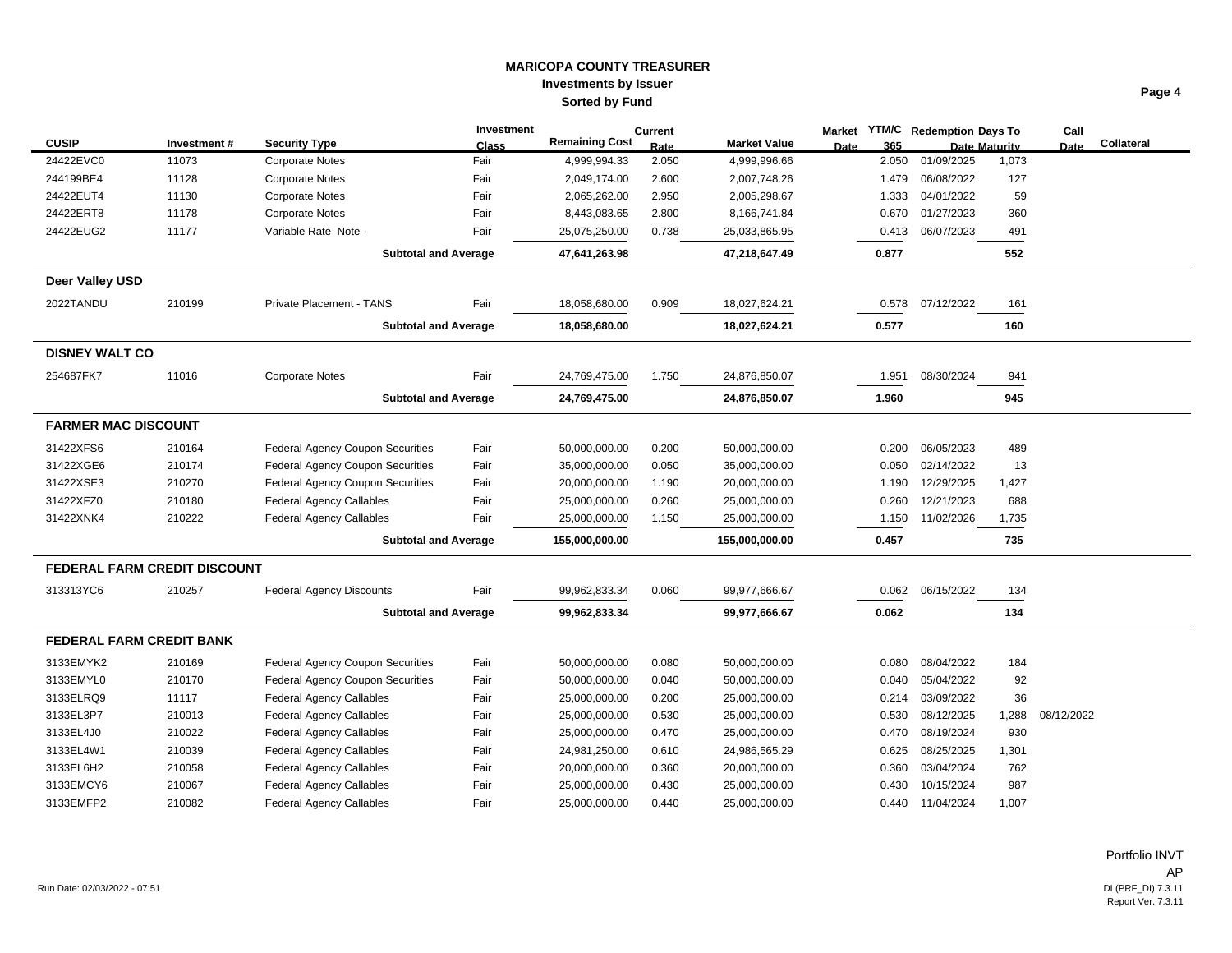| e<br>-20<br>۰ |
|---------------|
|---------------|

|                               |             |                                         | Investment   |                       | <b>Current</b> |                     | Market      | <b>YTM/C</b> Redemption Days To |                      | Call       |            |
|-------------------------------|-------------|-----------------------------------------|--------------|-----------------------|----------------|---------------------|-------------|---------------------------------|----------------------|------------|------------|
| <b>CUSIP</b>                  | Investment# | <b>Security Type</b>                    | <b>Class</b> | <b>Remaining Cost</b> | Rate           | <b>Market Value</b> | 365<br>Date |                                 | <b>Date Maturity</b> | Date       | Collateral |
| 3133EMBE1                     | 210084      | <b>Federal Agency Callables</b>         | Fair         | 24,993,750.00         | 0.300          | 24,996,025.98       | 0.307       | 03/28/2024                      | 786                  |            |            |
| 3133EMFP2                     | 210085      | <b>Federal Agency Callables</b>         | Fair         | 25,000,000.00         | 0.440          | 25,000,000.00       | 0.440       | 11/04/2024                      | 1,007                |            |            |
| 3133EMGF3                     | 210089      | <b>Federal Agency Callables</b>         | Fair         | 25,000,000.00         | 0.350          | 25,000,000.00       | 0.350       | 05/16/2024                      | 835                  |            |            |
| 3133EMGR7                     | 210090      | <b>Federal Agency Callables</b>         | Fair         | 25,000,000.00         | 0.470          | 25,000,000.00       | 0.470       | 11/18/2024                      | 1,021                |            |            |
| 3133EMMN9                     | 210147      | <b>Federal Agency Callables</b>         | Fair         | 25,000,000.00         | 0.190          | 25,000,000.00       | 0.190       | 01/11/2024                      | 709                  |            |            |
| 3133EMD74                     | 210186      | <b>Federal Agency Callables</b>         | Fair         | 20,000,000.00         | 0.570          | 20,000,000.00       | 0.570       | 06/02/2025                      | 1,217                | 06/02/2023 |            |
| 3133EM3T7                     | 210215      | <b>Federal Agency Callables</b>         | Fair         | 15,000,000.00         | 0.870          | 15,000,000.00       | 0.870       | 09/01/2026                      | 1,673                | 09/01/2022 |            |
| 3133ENAF7                     | 210232      | <b>Federal Agency Callables</b>         | Fair         | 20,000,000.00         | 1.000          | 20,000,000.00       | 1.000       | 10/07/2026                      | 1,709                | 10/07/2022 |            |
| 3133ENAF7                     | 210233      | <b>Federal Agency Callables</b>         | Fair         | 20,000,000.00         | 1.000          | 20,000,000.00       | 1.000       | 10/07/2026                      | 1,709                | 10/07/2022 |            |
| 3133ENBK5                     | 210259      | <b>Federal Agency Callables</b>         | Fair         | 19,930,000.00         | 1.140          | 19,933,260.38       | 1.213       | 10/20/2026                      | 1,722                | 10/20/2022 |            |
| 3133ENFP0                     | 210267      | <b>Federal Agency Callables</b>         | Fair         | 25,000,000.00         | 1.460          | 25,000,000.00       | 1.460       | 11/30/2026                      | 1,763                |            |            |
|                               |             | <b>Subtotal and Average</b>             |              | 514,905,000.00        |                | 514,915,851.65      | 0.485       |                                 | 918                  |            |            |
| <b>FEDERAL HOME LOAN BANK</b> |             |                                         |              |                       |                |                     |             |                                 |                      |            |            |
| 3133834G3                     | 10962       | <b>Federal Agency Coupon Securities</b> | Fair         | 20,195,600.00         | 2.125          | 20,068,424.95       | 1.862       | 06/09/2023                      | 493                  |            |            |
| 313379Q69                     | 10964       | <b>Federal Agency Coupon Securities</b> | Fair         | 20,149,400.00         | 2.125          | 20,018,602.90       | 1.857       | 06/10/2022                      | 129                  |            |            |
| 3130AK3R5                     | 210041      | <b>Federal Agency Coupon Securities</b> | Fair         | 25,000,000.00         | 0.370          | 25,000,000.00       | 0.317       | 03/08/2024                      | 766                  |            |            |
| 3130AMR95                     | 210188      | <b>Federal Agency Coupon Securities</b> | Fair         | 13,000,000.00         | 0.040          | 13,000,000.00       | 0.080       | 06/01/2022                      | 120                  |            |            |
| 3130AJRP6                     | 210001      | <b>Federal Agency Callables</b>         | Fair         | 15,202,395.00         | 0.680          | 15,204,769.70       | 0.690       | 06/30/2025                      | 1,245                |            |            |
| 3130AKG26                     | 210095      | <b>Federal Agency Callables</b>         | Fair         | 25,000,000.00         | 0.250          | 25,000,000.00       | 0.250       | 11/19/2025                      | 1,387                | 02/19/2022 |            |
| 3130AMCX8                     | 210162      | <b>Federal Agency Callables</b>         | Fair         | 25,000,000.00         | 0.200          | 25,000,000.00       | 0.200       | 06/07/2024                      | 857                  | 03/07/2022 |            |
| 3130AMCQ3                     | 210163      | <b>Federal Agency Callables</b>         | Fair         | 25,000,000.00         | 0.440          | 25,000,000.00       | 0.440       | 06/28/2024                      | 878                  | 02/05/2022 |            |
| 3130AMGR7                     | 210177      | <b>Federal Agency Callables</b>         | Fair         | 25,000,000.00         | 0.475          | 25,000,000.00       | 0.475       | 12/27/2024                      | 1,060                | 06/27/2022 |            |
| 3130AMGP1                     | 210178      | <b>Federal Agency Callables</b>         | Fair         | 25,000,000.00         | 0.400          | 25,000,000.00       | 0.400       | 06/28/2024                      | 878                  | 03/28/2022 |            |
| 3130AMGQ9                     | 210179      | <b>Federal Agency Callables</b>         | Fair         | 25,000,000.00         | 0.380          | 25,000,000.00       | 0.380       | 06/28/2024                      | 878                  | 06/28/2022 |            |
| 3130AMKM3                     | 210185      | <b>Federal Agency Callables</b>         | Fair         | 25,000,000.00         | 0.550          | 25,000,000.00       | 0.550       | 11/26/2024                      | 1,029                | 02/26/2022 |            |
| 3130AMQV7                     | 210187      | <b>Federal Agency Callables</b>         | Fair         | 25,000,000.00         | 0.500          | 25,000,000.00       | 0.500       | 12/02/2024                      | 1,035                | 03/02/2022 |            |
| 3130AMQB1                     | 210191      | <b>Federal Agency Callables</b>         | Fair         | 25,000,000.00         | 0.700          | 25,000,000.00       | 0.700       | 09/09/2025                      | 1,316                | 09/09/2022 |            |
| 3130AMQL9                     | 210192      | <b>Federal Agency Callables</b>         | Fair         | 25,000,000.00         | 0.625          | 25,000,000.00       | 0.625       | 03/14/2025                      | 1,137                | 03/14/2022 |            |
| 3130AMQF2                     | 210193      | <b>Federal Agency Callables</b>         | Fair         | 25,000,000.00         | 0.560          | 25,000,000.00       | 0.560       | 12/16/2024                      | 1,049                | 03/16/2022 |            |
| 3130AMRW4                     | 210194      | <b>Federal Agency Callables</b>         | Fair         | 25,000,000.00         | 0.550          | 25,000,000.00       | 0.550       | 12/23/2024                      | 1,056                | 03/23/2022 |            |
| 3130AMRX2                     | 210195      | <b>Federal Agency Callables</b>         | Fair         | 20,000,000.00         | 0.570          | 20,000,000.00       | 0.570       | 12/23/2024                      | 1,056                | 03/23/2022 |            |
| 3130ANKS8                     | 210205      | <b>Federal Agency Callables</b>         | Fair         | 9,990,000.00          | 0.700          | 9,991,076.39        | 0.900       | 08/26/2025                      | 1,302                | 02/26/2022 |            |
| 3130ANL81                     | 210207      | <b>Federal Agency Callables</b>         | Fair         | 6,987,750.00          | 0.875          | 6,988,860.38        | 1.665       | 05/26/2026                      | 1,575                | 02/26/2022 |            |
| 3130ANM56                     | 210208      | <b>Federal Agency Callables</b>         | Fair         | 6,500,000.00          | 1.050          | 6,500,000.00        | 1.050       | 08/27/2026                      | 1,668                | 02/27/2022 |            |
| 3130ANR85                     | 210209      | <b>Federal Agency Callables</b>         | Fair         | 15,000,000.00         | 0.600          | 15,000,000.00       | 0.600       | 08/26/2026                      | 1,667                | 02/26/2022 |            |
| 3130ANRS1                     | 210210      | <b>Federal Agency Callables</b>         | Fair         | 20,000,000.00         | 1.050          | 20,000,000.00       | 1.050       | 09/14/2026                      | 1,686                | 02/14/2022 |            |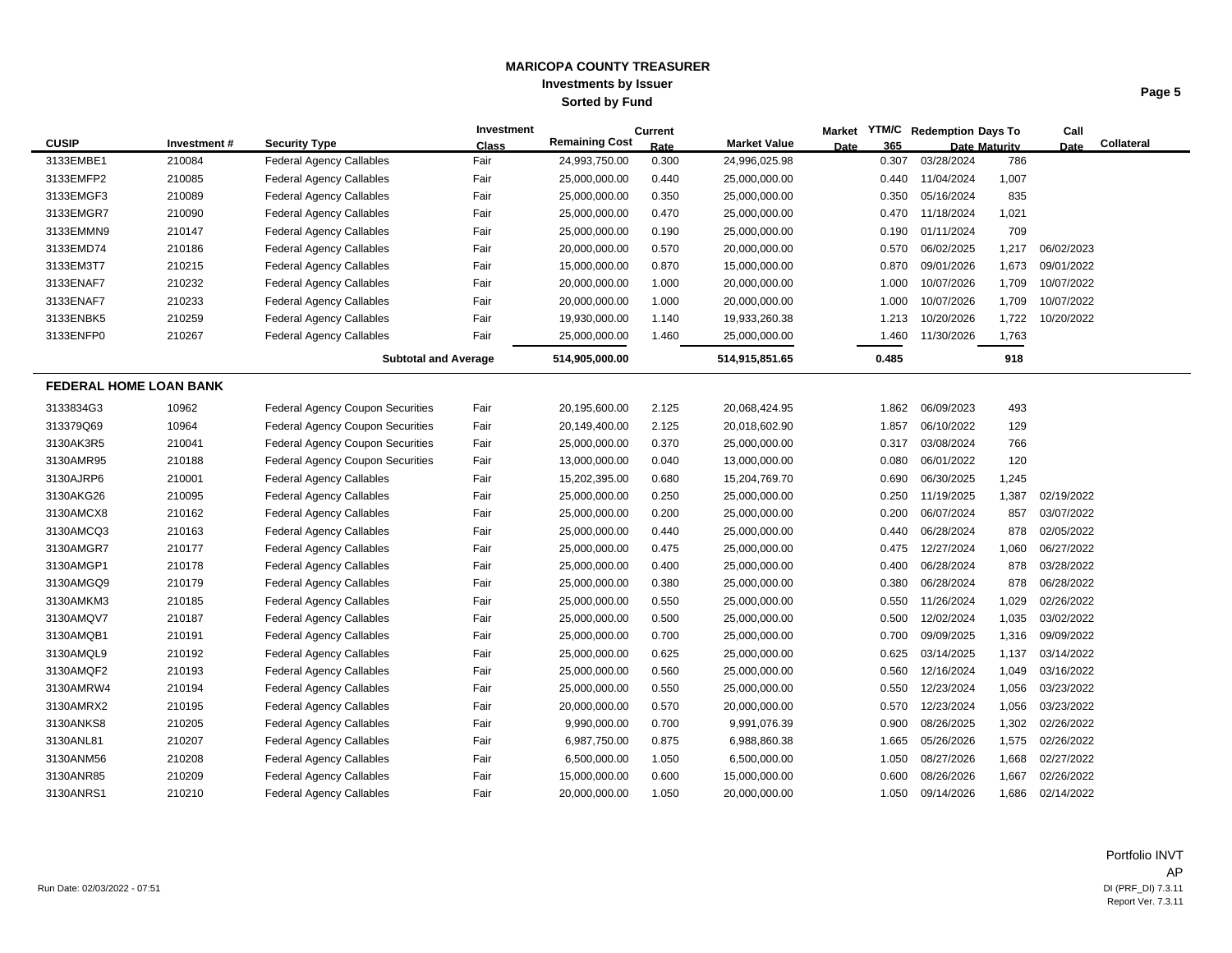|--|

|              |             |                                 | Investment   |                       | <b>Current</b> |                     | Market      |          | YTM/C Redemption Days To |                      | Call       |            |
|--------------|-------------|---------------------------------|--------------|-----------------------|----------------|---------------------|-------------|----------|--------------------------|----------------------|------------|------------|
| <b>CUSIP</b> | Investment# | <b>Security Type</b>            | <b>Class</b> | <b>Remaining Cost</b> | Rate           | <b>Market Value</b> | <b>Date</b> | 365      |                          | <b>Date Maturity</b> | Date       | Collateral |
| 3130ANS68    | 210211      | <b>Federal Agency Callables</b> | Fair         | 15,000,000.00         | 1.020          | 15,000,000.00       |             | 1.020    | 09/17/2026               | 1,689                | 03/17/2022 |            |
| 3130ANS76    | 210212      | <b>Federal Agency Callables</b> | Fair         | 17,148,410.00         | 1.125          | 17,133,672.06       |             | $-0.619$ | 09/08/2025               | 1,315                | 09/08/2022 |            |
| 3130ANSB7    | 210213      | <b>Federal Agency Callables</b> | Fair         | 10,255,000.00         | 1.000          | 10,255,000.00       |             | 1.000    | 09/17/2026               | 1,689                | 03/17/2022 |            |
| 3130ANLZ1    | 210214      | <b>Federal Agency Callables</b> | Fair         | 14,000,000.00         | 0.900          | 14,000,000.00       |             | 0.900    | 08/26/2026               | 1,667                | 08/26/2022 |            |
| 3130APCH6    | 210219      | <b>Federal Agency Callables</b> | Fair         | 25,000,000.00         | 1.125          | 25,000,000.00       |             | 1.125    | 09/29/2026               | 1,701                |            |            |
| 3130APCH6    | 210220      | <b>Federal Agency Callables</b> | Fair         | 25,000,000.00         | 1.125          | 25,000,000.00       |             | 1.125    | 09/29/2026               | 1,701                |            |            |
| 3130APAZ8    | 210221      | <b>Federal Agency Callables</b> | Fair         | 22,050,000.00         | 1.030          | 22,050,000.00       |             | 1.030    | 09/30/2026               | 1,702                | 03/30/2022 |            |
| 3130APDC6    | 210223      | <b>Federal Agency Callables</b> | Fair         | 20,000,000.00         | 1.060          | 20,000,000.00       |             | 1.060    | 09/30/2026               | 1,702                |            |            |
| 3130APD28    | 210224      | <b>Federal Agency Callables</b> | Fair         | 25,000,000.00         | 1.150          | 25,000,000.00       |             | 1.150    | 10/19/2026               | 1,721                | 04/19/2022 |            |
| 3130APDD4    | 210225      | <b>Federal Agency Callables</b> | Fair         | 20,000,000.00         | 1.020          | 20,000,000.00       |             | 1.020    | 04/21/2026               | 1,540                | 04/21/2022 |            |
| 3130APDH5    | 210226      | <b>Federal Agency Callables</b> | Fair         | 25,000,000.00         | 1.100          | 25,000,000.00       |             | 1.115    | 09/30/2026               | 1,702                |            |            |
| 3130APE50    | 210227      | <b>Federal Agency Callables</b> | Fair         | 25,000,000.00         | 1.120          | 25,000,000.00       |             | 1.120    | 09/30/2026               | 1,702                |            |            |
| 3130APDK8    | 210228      | <b>Federal Agency Callables</b> | Fair         | 25,000,000.00         | 1.100          | 25,000,000.00       |             | 1.100    | 09/30/2026               | 1,702                | 03/30/2022 |            |
| 3130APE76    | 210229      | <b>Federal Agency Callables</b> | Fair         | 25,000,000.00         | 1.170          | 25,000,000.00       |             | 1.170    | 10/26/2026               | 1,728                |            |            |
| 3130APEA9    | 210230      | <b>Federal Agency Callables</b> | Fair         | 25,000,000.00         | 1.200          | 25,000,000.00       |             | 1.200    | 10/14/2026               | 1,716                |            |            |
| 3130APB87    | 210234      | <b>Federal Agency Callables</b> | Fair         | 25,000,000.00         | 1.100          | 25,000,000.00       |             | 1.100    | 10/13/2026               | 1,715                | 04/13/2022 |            |
| 3130APFY6    | 210235      | <b>Federal Agency Callables</b> | Fair         | 25,000,000.00         | 1.150          | 25,000,000.00       |             | 1.150    | 10/26/2026               | 1,728                |            |            |
| 3130APFV2    | 210236      | <b>Federal Agency Callables</b> | Fair         | 20,000,000.00         | 1.120          | 20,000,000.00       |             | 1.118    | 10/26/2026               | 1,728                | 02/26/2022 |            |
| 3130APFW0    | 210237      | <b>Federal Agency Callables</b> | Fair         | 25,000,000.00         | 1.125          | 25,000,000.00       |             | 1.125    | 10/28/2026               | 1,730                | 04/28/2022 |            |
| 3130APG90    | 210238      | <b>Federal Agency Callables</b> | Fair         | 25,000,000.00         | 1.180          | 25,000,000.00       |             | 1.180    | 10/26/2026               | 1,728                |            |            |
| 3130APGF6    | 210239      | <b>Federal Agency Callables</b> | Fair         | 25,000,000.00         | 1.100          | 25,000,000.00       |             | 1.100    | 10/14/2026               | 1,716                |            |            |
| 3130APGV1    | 210240      | <b>Federal Agency Callables</b> | Fair         | 25,000,000.00         | 0.730          | 25,000,000.00       |             | 0.730    | 04/28/2025               | 1,182                | 04/28/2022 |            |
| 3130APH24    | 210241      | <b>Federal Agency Callables</b> | Fair         | 25,000,000.00         | 1.170          | 25,000,000.00       |             | 1.170    | 11/03/2026               | 1,736                |            |            |
| 3130APGZ2    | 210242      | <b>Federal Agency Callables</b> | Fair         | 25,000,000.00         | 1.150          | 25,000,000.00       |             | 1.150    | 11/04/2026               | 1,737                |            |            |
| 3130APPW9    | 210243      | <b>Federal Agency Callables</b> | Fair         | 20,000,000.00         | 1.450          | 20,000,000.00       |             | 1.450    | 11/23/2026               | 1,756                |            |            |
| 3130APPU3    | 210244      | <b>Federal Agency Callables</b> | Fair         | 20,000,000.00         | 0.680          | 20,000,000.00       |             | 0.680    | 05/08/2024               | 827                  |            |            |
| 3130APRA5    | 210245      | <b>Federal Agency Callables</b> | Fair         | 25,000,000.00         | 1.100          | 25,000,000.00       |             | 1.100    | 11/15/2024               | 1,018                |            |            |
| 3130APRB3    | 210246      | <b>Federal Agency Callables</b> | Fair         | 20,000,000.00         | 1.000          | 20,000,000.00       |             | 1.000    | 08/16/2024               | 927                  |            |            |
| 3130APRX5    | 210247      | <b>Federal Agency Callables</b> | Fair         | 25,000,000.00         | 1.350          | 25,000,000.00       |             | 1.350    | 05/15/2026               | 1,564                |            |            |
| 3130APSE6    | 210248      | <b>Federal Agency Callables</b> | Fair         | 25,000,000.00         | 1.350          | 25,000,000.00       |             | 1.350    | 05/22/2026               | 1,571                | 02/22/2022 |            |
| 3130APS71    | 210255      | <b>Federal Agency Callables</b> | Fair         | 4,100,000.00          | 0.875          | 4,100,000.00        |             | 0.875    | 05/15/2024               | 834                  | 02/15/2022 |            |
| 3130APT62    | 210256      | <b>Federal Agency Callables</b> | Fair         | 25,000,000.00         | 1.350          | 25,000,000.00       |             | 1.350    | 07/23/2026               | 1,633                |            |            |
| 3130APJ55    | 210258      | <b>Federal Agency Callables</b> | Fair         | 17,990,000.00         | 1.250          | 17,990,000.00       |             | 1.250    | 10/26/2026               | 1,728                | 04/26/2022 |            |
| 3130APW76    | 210260      | <b>Federal Agency Callables</b> | Fair         | 25,000,000.00         | 1.600          | 25,000,000.00       |             | 1.592    | 12/21/2026               | 1,784                | 02/21/2022 |            |
| 3130APVB8    | 210261      | <b>Federal Agency Callables</b> | Fair         | 10,000,000.00         | 1.000          | 10,000,000.00       |             | 1.000    | 05/22/2025               | 1,206                | 11/22/2022 |            |
| 3130APWL5    | 210262      | <b>Federal Agency Callables</b> | Fair         | 25,000,000.00         | 1.500          | 25,000,000.00       |             | 1.500    | 12/08/2026               | 1,771                | 03/08/2022 |            |
| 3130AQ2D4    | 210265      | <b>Federal Agency Callables</b> | Fair         | 25,000,000.00         | 0.900          | 25,000,000.00       |             | 0.900    | 06/10/2024               | 860                  | 03/10/2022 |            |
| 3130AQ2L6    | 210266      | <b>Federal Agency Callables</b> | Fair         | 25,000,000.00         | 0.920          | 25,000,000.00       |             | 0.920    | 06/17/2024               | 867                  | 03/17/2022 |            |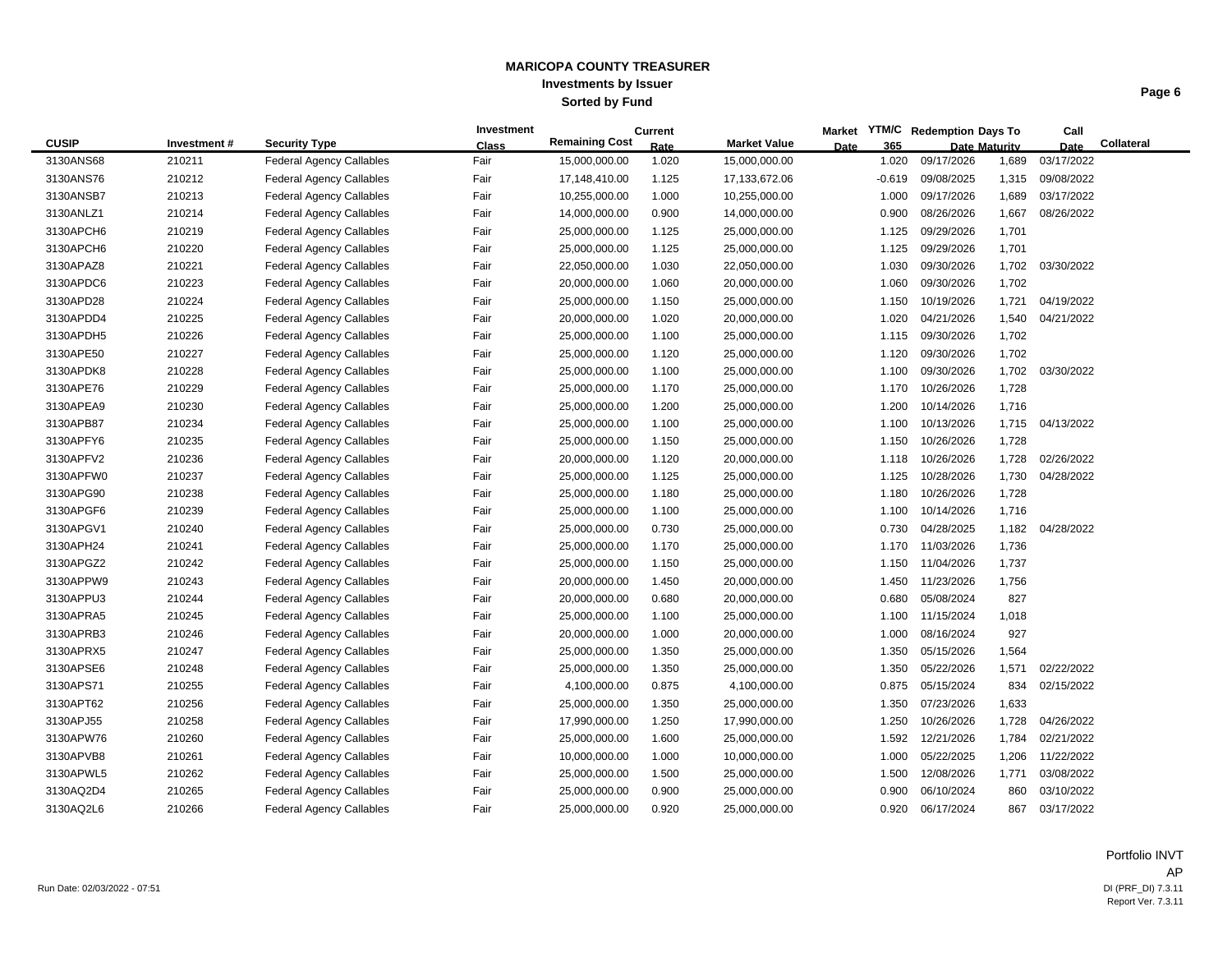|                    |             |                                         | Investment |                       | Current |                     | <b>Market</b> | <b>YTM/C</b> | <b>Redemption Days To</b> |                      | Call       |            |
|--------------------|-------------|-----------------------------------------|------------|-----------------------|---------|---------------------|---------------|--------------|---------------------------|----------------------|------------|------------|
| <b>CUSIP</b>       | Investment# | <b>Security Type</b>                    | Class      | <b>Remaining Cost</b> | Rate    | <b>Market Value</b> | <b>Date</b>   | 365          |                           | <b>Date Maturity</b> | Date       | Collateral |
| 3130AQBT9          | 210268      | <b>Federal Agency Callables</b>         | Fair       | 20,000,000.00         | 0.980   | 20,000,000.00       |               | 0.980        | 06/28/2024                | 878                  |            |            |
| 3130AQDU4          | 210269      | <b>Federal Agency Callables</b>         | Fair       | 25,000,000.00         | 0.900   | 25,000,000.00       |               | 0.900        | 06/28/2024                | 878                  | 03/28/2022 |            |
| 3130AQF81          | 210271      | <b>Federal Agency Callables</b>         | Fair       | 25,000,000.00         | 0.890   | 25,000,000.00       |               | 0.890        | 06/28/2024                | 878                  |            |            |
| 3130AQKM4          | 210274      | <b>Federal Agency Callables</b>         | Fair       | 25,000,000.00         | 1.750   | 25,000,000.00       |               | 1.750        | 01/28/2027                | 1,822                | 02/28/2022 |            |
| 3130AQQA4          | 210282      | <b>Federal Agency Callables</b>         | Fair       | 20,000,000.00         | 1.200   | 20,000,000.00       |               | 1.200        | 07/26/2024                | 906                  |            |            |
|                    |             | <b>Subtotal and Average</b>             |            | 1,417,568,555.00      |         | 1,417,300,406.38    |               | 0.949        |                           | 1,339                |            |            |
| <b>FREDDIE MAC</b> |             |                                         |            |                       |         |                     |               |              |                           |                      |            |            |
| 3134GWND4          | 210014      | <b>Federal Agency Callables</b>         | Fair       | 25,000,000.00         | 0.600   | 25,000,000.00       |               | 0.600        | 08/12/2025                | 1,288                | 02/12/2022 |            |
| 3134GWPT7          | 210021      | <b>Federal Agency Callables</b>         | Fair       | 22,663,680.00         | 0.600   | 22,674,212.80       |               | 0.707        | 08/19/2025                | 1,295                | 02/19/2022 |            |
| 3134GWMN3          | 210033      | <b>Federal Agency Callables</b>         | Fair       | 25,000,000.00         | 0.520   | 25,000,000.00       |               | 0.520        | 02/27/2025                | 1,122                | 02/27/2022 |            |
| 3137EAEW5          | 210057      | <b>Federal Agency Callables</b>         | Fair       | 14,995,050.00         | 0.250   | 14,997,355.42       |               | 0.261        | 09/08/2023                | 584                  |            |            |
| 3134GWZR0          | 210071      | <b>Federal Agency Callables</b>         | Fair       | 25,000,000.00         | 0.400   | 25,000,000.00       |               | 0.400        | 10/21/2024                | 993                  | 10/21/2022 |            |
| 3134GWZT6          | 210072      | <b>Federal Agency Callables</b>         | Fair       | 19,993,000.00         | 0.320   | 19,995,544.44       |               | 0.343        | 04/23/2024                | 812                  | 04/23/2022 |            |
| 3134GXBE3          | 210087      | <b>Federal Agency Callables</b>         | Fair       | 25,000,000.00         | 0.250   | 25,000,000.00       |               | 0.250        | 08/16/2023                | 561                  | 02/16/2022 |            |
| 3134GW7D2          | 210088      | <b>Federal Agency Callables</b>         | Fair       | 19,000,000.00         | 0.220   | 19,000,000.00       |               | 0.220        | 05/16/2023                | 469                  | 02/16/2022 |            |
| 3134GXBV5          | 210098      | <b>Federal Agency Callables</b>         | Fair       | 25,000,000.00         | 0.320   | 25,000,000.00       |               | 0.320        | 02/23/2024                | 752                  | 02/23/2022 |            |
| 3134GXCA0          | 210103      | <b>Federal Agency Callables</b>         | Fair       | 20,000,000.00         | 0.320   | 20,000,000.00       |               | 0.320        | 11/24/2023                | 661                  | 02/24/2022 |            |
| 3134GXDS0          | 210122      | <b>Federal Agency Callables</b>         | Fair       | 20,000,000.00         | 0.320   | 20,000,000.00       |               | 0.320        | 12/01/2023                | 668                  | 03/01/2022 |            |
| 3134GXBD5          | 210123      | <b>Federal Agency Callables</b>         | Fair       | 25,000,000.00         | 0.360   | 25,000,000.00       |               | 0.360        | 05/15/2024                | 834                  | 02/15/2022 |            |
|                    |             | <b>Subtotal and Average</b>             |            | 266,651,730.00        |         | 266,667,112.66      |               | 0.394        |                           | 857                  |            |            |
| <b>FANNIE MAE</b>  |             |                                         |            |                       |         |                     |               |              |                           |                      |            |            |
| 3135G0V34          | 10861       | <b>Federal Agency Coupon Securities</b> | Fair       | 24,977,425.00         | 2.500   | 24,990,734.52       |               | 2.519        | 02/05/2024                | 734                  |            |            |
| 3136G4H63          | 210019      | <b>Federal Agency Callables</b>         | Fair       | 25,000,000.00         | 0.550   | 25,000,000.00       |               | 0.550        | 08/19/2025                | 1,295                | 08/19/2022 |            |
| 3136G4Q48          | 210020      | <b>Federal Agency Callables</b>         | Fair       | 24,975,000.00         | 0.600   | 24,982,250.00       |               | 0.667        | 08/19/2025                | 1,295                | 02/19/2022 |            |
| 3136G4H71          | 210024      | <b>Federal Agency Callables</b>         | Fair       | 25,000,000.00         | 0.500   | 25,000,000.00       |               | 0.500        | 08/18/2025                | 1,294                | 02/18/2022 |            |
| 3136G4M75          | 210025      | <b>Federal Agency Callables</b>         | Fair       | 25,000,000.00         | 0.520   | 25,000,000.00       |               | 0.520        | 08/18/2025                | 1,294                | 08/18/2022 |            |
| 3136G4X57          | 210029      | <b>Federal Agency Callables</b>         | Fair       | 25,000,000.00         | 0.625   | 25,000,000.00       |               | 0.625        | 08/25/2025                | 1,301                | 02/25/2022 |            |
| 3136G4S61          | 210031      | Federal Agency Callables                | Fair       | 25,000,000.00         | 0.660   | 25,000,000.00       |               | 0.660        | 08/25/2025                | 1,301                | 02/25/2022 |            |
| 3136G4Z55          | 210032      | Federal Agency Callables                | Fair       | 15,500,000.00         | 0.400   | 15,500,000.00       |               | 0.400        | 08/26/2024                | 937                  | 08/26/2022 |            |
| 3136G4H89          | 210034      | <b>Federal Agency Callables</b>         | Fair       | 25,000,000.00         | 0.600   | 25,000,000.00       |               | 0.600        | 08/27/2025                | 1,303                | 02/27/2022 |            |
| 3136G46V0          | 210073      | <b>Federal Agency Callables</b>         | Fair       | 25,000,000.00         | 0.310   | 25,000,000.00       |               | 0.310        | 01/26/2024                | 724                  | 10/26/2022 |            |
| 3135GA4S7          | 210092      | Federal Agency Callables                | Fair       | 25,000,000.00         | 0.375   | 25,000,000.00       |               | 0.375        | 05/17/2024                | 836                  | 11/17/2022 |            |
| 3135GA5B3          | 210097      | Federal Agency Callables                | Fair       | 20,000,000.00         | 0.350   | 20,000,000.00       |               | 0.350        | 02/23/2024                | 752                  | 11/23/2022 |            |
| 3135GA6H9          | 210129      | <b>Federal Agency Callables</b>         | Fair       | 25,000,000.00         | 0.320   | 25,000,000.00       |               | 0.320        | 12/15/2023                | 682                  | 03/15/2022 |            |
| 3135GA7F2          | 210131      | <b>Federal Agency Callables</b>         | Fair       | 20,000,000.00         | 0.350   | 20,000,000.00       |               | 0.350        | 03/15/2024                | 773                  | 03/15/2022 |            |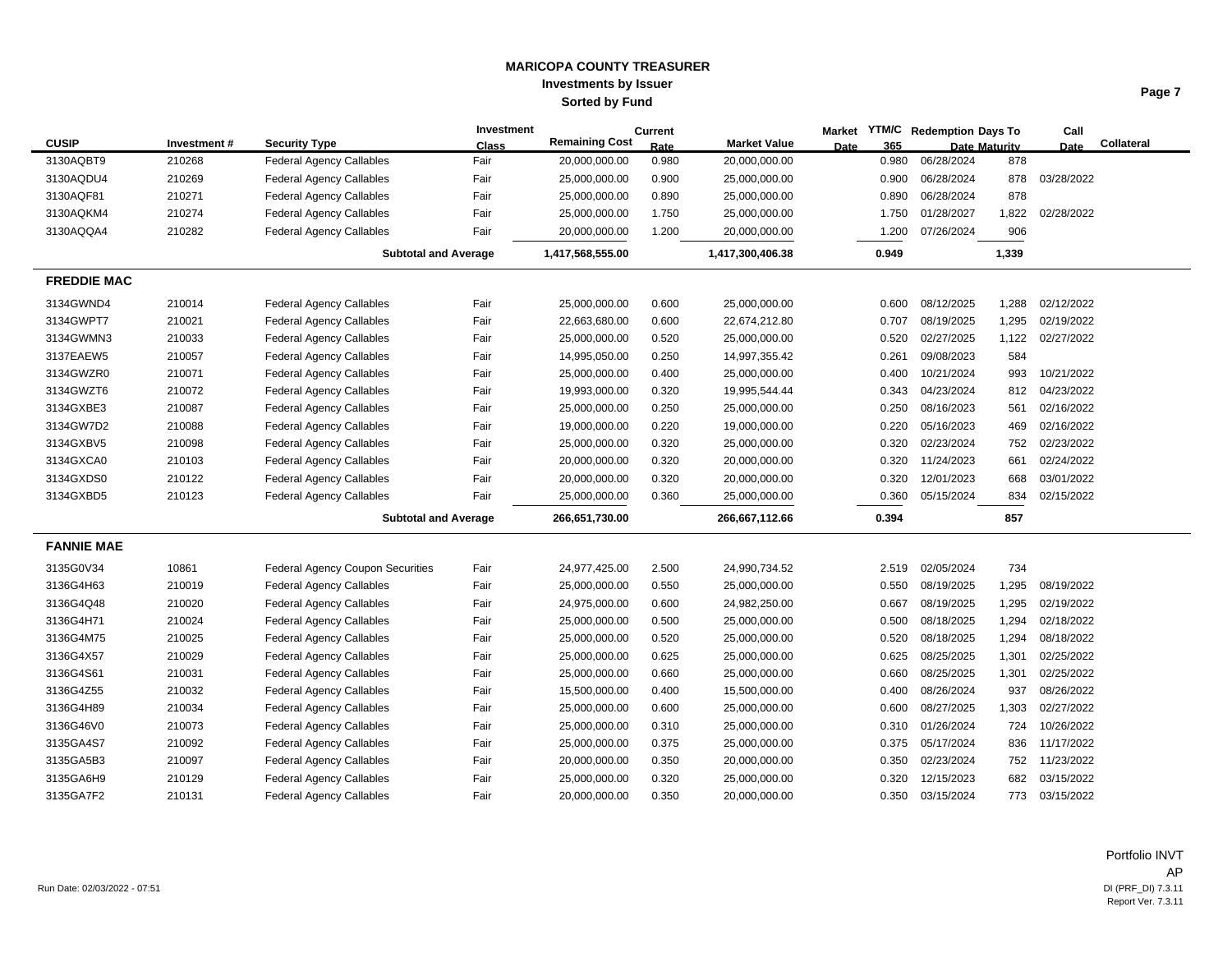|                                   |             |                                 | Investment   |                       | <b>Current</b> |                     |      |       | Market YTM/C Redemption Days To |                      | Call       |            |
|-----------------------------------|-------------|---------------------------------|--------------|-----------------------|----------------|---------------------|------|-------|---------------------------------|----------------------|------------|------------|
| <b>CUSIP</b>                      | Investment# | <b>Security Type</b>            | <b>Class</b> | <b>Remaining Cost</b> | Rate           | <b>Market Value</b> | Date | 365   |                                 | <b>Date Maturity</b> | Date       | Collateral |
| 3135GA6L0                         | 210133      | <b>Federal Agency Callables</b> | Fair         | 25,000,000.00         | 0.510          | 25,000,000.00       |      | 0.510 | 06/16/2025                      | 1,231                | 06/16/2022 |            |
|                                   |             | <b>Subtotal and Average</b>     |              | 355,452,425.00        |                | 355,472,984.52      |      | 0.630 |                                 | 1,061                |            |            |
| <b>General Dynamics Corp</b>      |             |                                 |              |                       |                |                     |      |       |                                 |                      |            |            |
| 369550BK3                         | 11180       | <b>Corporate Notes</b>          | Fair         | 17,463,106.24         | 3.250          | 16,897,234.88       |      | 1.002 | 04/01/2025                      | 1,155                |            |            |
|                                   |             | <b>Subtotal and Average</b>     |              | 17,463,106.24         |                | 16,897,234.88       |      | 0.970 |                                 | 1,117                |            |            |
| <b>Glendale ESD</b>               |             |                                 |              |                       |                |                     |      |       |                                 |                      |            |            |
| 2022TANGE                         | 210200      | Private Placement - TANS        | Fair         | 5,016,300.00          | 0.909          | 5,007,673.39        |      | 0.578 | 07/12/2022                      | 161                  |            |            |
|                                   |             | <b>Subtotal and Average</b>     |              | 5,016,300.00          |                | 5,007,673.39        |      | 0.577 |                                 | 160                  |            |            |
| <b>Glendale Union HSD</b>         |             |                                 |              |                       |                |                     |      |       |                                 |                      |            |            |
| 2022TANGU                         | 210201      | Private Placement - TANS        | Fair         | 13,544,010.00         | 0.909          | 13,520,718.16       |      | 0.578 | 07/12/2022                      | 161                  |            |            |
|                                   |             | <b>Subtotal and Average</b>     |              | 13,544,010.00         |                | 13,520,718.16       |      | 0.577 |                                 | 160                  |            |            |
| <b>Goldman Sachs Group Inc</b>    |             |                                 |              |                       |                |                     |      |       |                                 |                      |            |            |
| 38141GWM2                         | 11033       | <b>Corporate Notes</b>          | Fair         | 8,419,636.58          | 2.905          | 8,334,506.21        |      | 2.421 | 07/24/2023                      | 538                  |            |            |
| 38150AED3                         | 210076      | <b>Corporate Notes</b>          | Fair         | 25,000,000.00         | 0.600          | 25,000,000.00       |      | 0.600 | 10/30/2023                      | 636                  | 04/30/2022 |            |
| 38150AEF8                         | 210105      | <b>Corporate Notes</b>          | Fair         | 25,000,000.00         | 0.600          | 25,000,000.00       |      | 0.600 | 11/24/2023                      | 661                  | 02/24/2022 |            |
| 38150AEH4                         | 210106      | <b>Corporate Notes</b>          | Fair         | 20,000,000.00         | 0.800          | 20,000,000.00       |      | 0.800 | 11/24/2025                      | 1,392                | 02/24/2022 |            |
|                                   |             | <b>Subtotal and Average</b>     |              | 78,419,636.58         |                | 78,334,506.21       |      | 0.844 |                                 | 825                  |            |            |
| <b>ALPHABET INC</b>               |             |                                 |              |                       |                |                     |      |       |                                 |                      |            |            |
| 02079KAH0                         | 210018      | <b>Corporate Notes</b>          | Fair         | 10,019,900.00         | 0.450          | 10,014,100.44       |      | 0.410 | 08/15/2025                      | 1,291                |            |            |
|                                   |             | <b>Subtotal and Average</b>     |              | 10,019,900.00         |                | 10,014,100.44       |      | 0.409 |                                 | 1,290                |            |            |
| <b>Glaxo Smith Kline</b>          |             |                                 |              |                       |                |                     |      |       |                                 |                      |            |            |
| 377373AJ4                         | 210134      | <b>Corporate Notes</b>          | Fair         | 5,180,450.00          | 2.875          | 5,041,324.43        |      | 0.386 | 06/01/2022                      | 120                  |            |            |
|                                   |             | <b>Subtotal and Average</b>     |              | 5,180,450.00          |                | 5,041,324.43        |      | 0.376 |                                 | 116                  |            |            |
| <b>Goldman Sachs Money Market</b> |             |                                 |              |                       |                |                     |      |       |                                 |                      |            |            |
| 38141W273                         | 10680       | Money Market Account (MMMF)     | N/A          | 0.00                  |                | 0.00                |      |       |                                 | -1                   |            |            |
| 381425B500                        | 11023       | Money Market Account (MMMF)     | N/A          | 0.00                  |                | 0.00                |      |       | 11/04/2022                      | 276                  |            |            |
|                                   |             | <b>Subtotal and Average</b>     |              | 0.00                  |                | 0.00                |      |       |                                 |                      |            |            |
| <b>Home Depot</b>                 |             |                                 |              |                       |                |                     |      |       |                                 |                      |            |            |
| 437076BU5                         | 11139       | Variable Rate Note -            | Fair         | 9,824,400.00          | 0.481          | 9,993,104.07        |      | 1.059 | 03/01/2022                      | 28                   |            |            |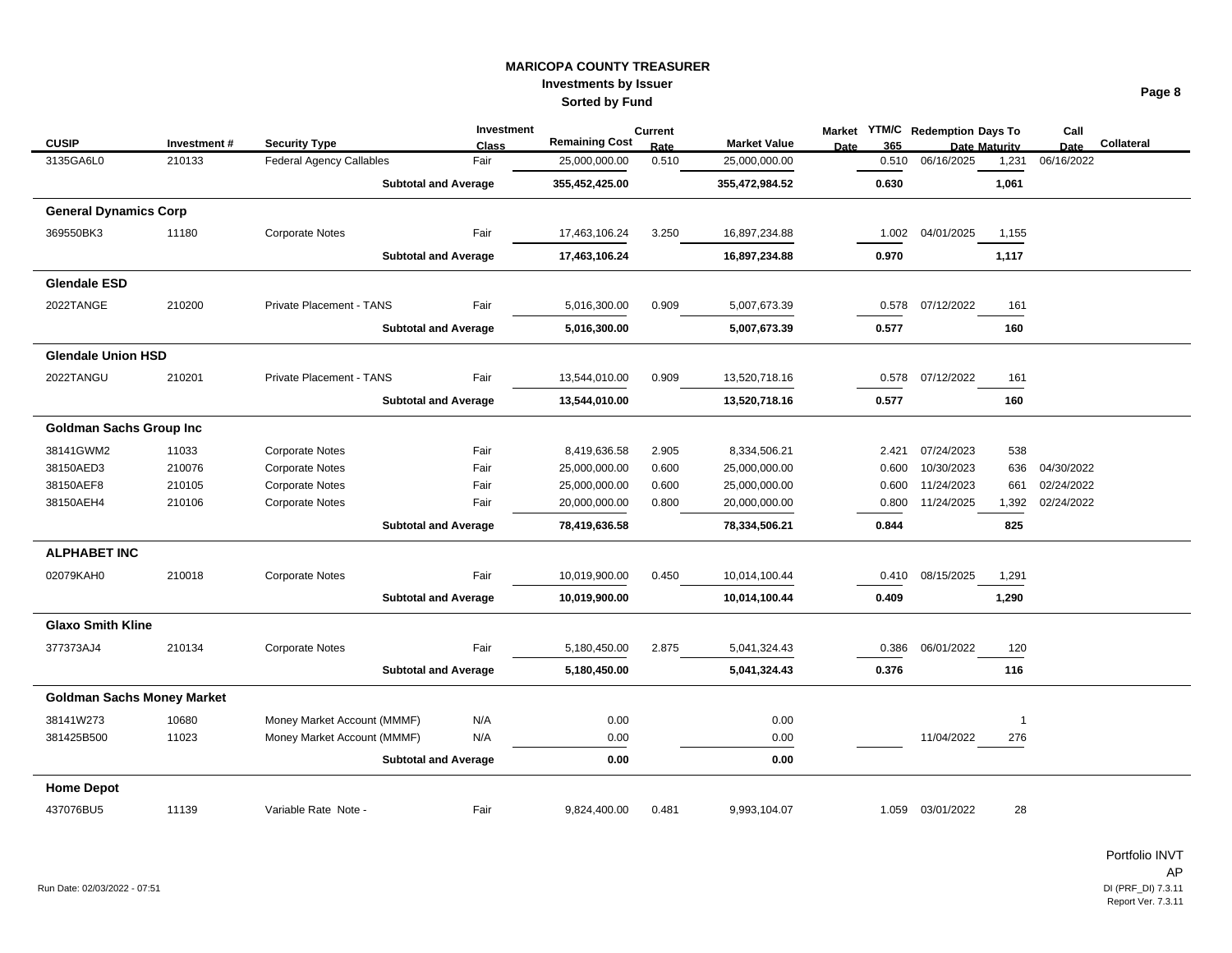|                                      |             |                                         | Investment                  |                       | Current |                     | Market YTM/C Redemption Days To |            |               | Call        |            |
|--------------------------------------|-------------|-----------------------------------------|-----------------------------|-----------------------|---------|---------------------|---------------------------------|------------|---------------|-------------|------------|
| <b>CUSIP</b>                         | Investment# | <b>Security Type</b>                    | <b>Class</b>                | <b>Remaining Cost</b> | Rate    | <b>Market Value</b> | 365<br><b>Date</b>              |            | Date Maturity | <b>Date</b> | Collateral |
|                                      |             |                                         | <b>Subtotal and Average</b> | 9,824,400.00          |         | 9,993,104.07        | 1.077                           |            | 28            |             |            |
| <b>American Honda</b>                |             |                                         |                             |                       |         |                     |                                 |            |               |             |            |
| 02665WCT6                            | 10927       | <b>Corporate Notes</b>                  | Fair                        | 15,533,100.00         | 3.550   | 15,222,707.45       | 2.732                           | 01/12/2024 | 710           |             |            |
| 02665WDN8                            | 210045      | Corporate Notes                         | Fair                        | 5,024,350.00          | 1.000   | 5,017,582.35        | 0.900                           | 09/10/2025 | 1,317         |             |            |
| 02665WDL2                            | 210063      | <b>Corporate Notes</b>                  | Fair                        | 10,122,700.00         | 1.200   | 10,088,812.11       | 0.935                           | 07/08/2025 | 1,253         |             |            |
| 02665WDN8                            | 210065      | <b>Corporate Notes</b>                  | Fair                        | 10,032,500.00         | 1.000   | 10,023,892.19       | 0.932                           | 09/10/2025 | 1,317         |             |            |
| 02665WDN8                            | 210127      | <b>Corporate Notes</b>                  | Fair                        | 5,058,150.00          | 1.000   | 5,044,199.44        | 0.750                           | 09/10/2025 | 1,317         |             |            |
| 02665WDG3                            | 11083       | Variable Rate Note -                    | Fair                        | 5,479,025.50          | 0.520   | 5,473,470.77        | 0.659                           | 05/10/2023 | 463           |             |            |
|                                      |             |                                         | <b>Subtotal and Average</b> | 51,249,825.50         |         | 50,870,664.31       | 1.410                           |            | 1,023         |             |            |
| Honeywell International Inc          |             |                                         |                             |                       |         |                     |                                 |            |               |             |            |
| 438516BV7                            | 11007       | Variable Rate Note -                    | Fair                        | 9,239,074.60          | 0.510   | 9,199,089.68        | 0.701                           | 08/08/2022 | 188           | 07/08/2022  |            |
|                                      |             |                                         | <b>Subtotal and Average</b> | 9,239,074.60          |         | 9,199,089.68        | 0.698                           |            | 187           |             |            |
| <b>Hershey Co</b>                    |             |                                         |                             |                       |         |                     |                                 |            |               |             |            |
| 427866BC1                            | 11034       | Corporate Notes                         | Fair                        | 12,382,605.00         | 2.050   | 12,388,086.34       | 1.840                           | 11/15/2024 | 1,018         |             |            |
|                                      |             |                                         | <b>Subtotal and Average</b> | 12,382,605.00         |         | 12,388,086.34       | 1.840                           |            | 1,018         |             |            |
| <b>Housing and Urban Development</b> |             |                                         |                             |                       |         |                     |                                 |            |               |             |            |
| 911759MW5                            | 10893       | <b>Federal Agency Coupon Securities</b> | Fair                        | 4,000,000.00          | 2.618   | 4,000,000.00        | 2.618                           | 08/01/2023 | 546           |             |            |
|                                      |             |                                         | <b>Subtotal and Average</b> | 4,000,000.00          |         | 4,000,000.00        | 2.618                           |            | 546           |             |            |
| <b>IBM Corp</b>                      |             |                                         |                             |                       |         |                     |                                 |            |               |             |            |
| 459200JY8                            | 10928       | Corporate Notes                         | Fair                        | 9,961,800.00          | 3.000   | 9,982,512.89        | 3.083                           | 05/15/2024 | 834           |             |            |
| 459200JY8                            | 10930       | <b>Corporate Notes</b>                  | Fair                        | 9,980,000.00          | 3.000   | 9,990,844.44        | 3.043                           | 05/15/2024 | 834           |             |            |
| 459200JY8                            | 10936       | <b>Corporate Notes</b>                  | Fair                        | 15,076,200.00         | 3.000   | 15,035,175.80       | 2.889                           | 05/15/2024 | 834           |             |            |
| 459200JY8                            | 11090       | Corporate Notes                         | Fair                        | 13,669,856.78         | 3.000   | 13,416,809.79       | 1.999                           | 05/15/2024 | 834           |             |            |
| 459200HP9                            | 11138       | <b>Corporate Notes</b>                  | Fair                        | 3,152,850.00          | 3.375   | 3,067,989.29        | 1.810                           | 08/01/2023 | 546           |             |            |
|                                      |             |                                         | <b>Subtotal and Average</b> | 51,840,706.78         |         | 51,493,332.21       | 2.643                           |            | 811           |             |            |
| <b>WORLD BANK</b>                    |             |                                         |                             |                       |         |                     |                                 |            |               |             |            |
| 45906M2R1                            | 210231      | <b>Federal Agency Callables</b>         | Fair                        | 35,000,000.00         | 1.170   | 35,000,000.00       | 1.170                           | 10/28/2026 | 1,730         |             |            |
| 45906M2W0                            | 210263      | <b>Federal Agency Callables</b>         | Fair                        | 25,000,000.00         | 1.500   | 25,000,000.00       | 1.500                           | 12/09/2026 | 1,772         |             |            |
|                                      |             |                                         | <b>Subtotal and Average</b> | 60,000,000.00         |         | 60,000,000.00       | 1.308                           |            | 1,747         |             |            |

Portfolio INVT AP DI (PRF\_DI) 7.3.11<br>Report Ver. 7.3.11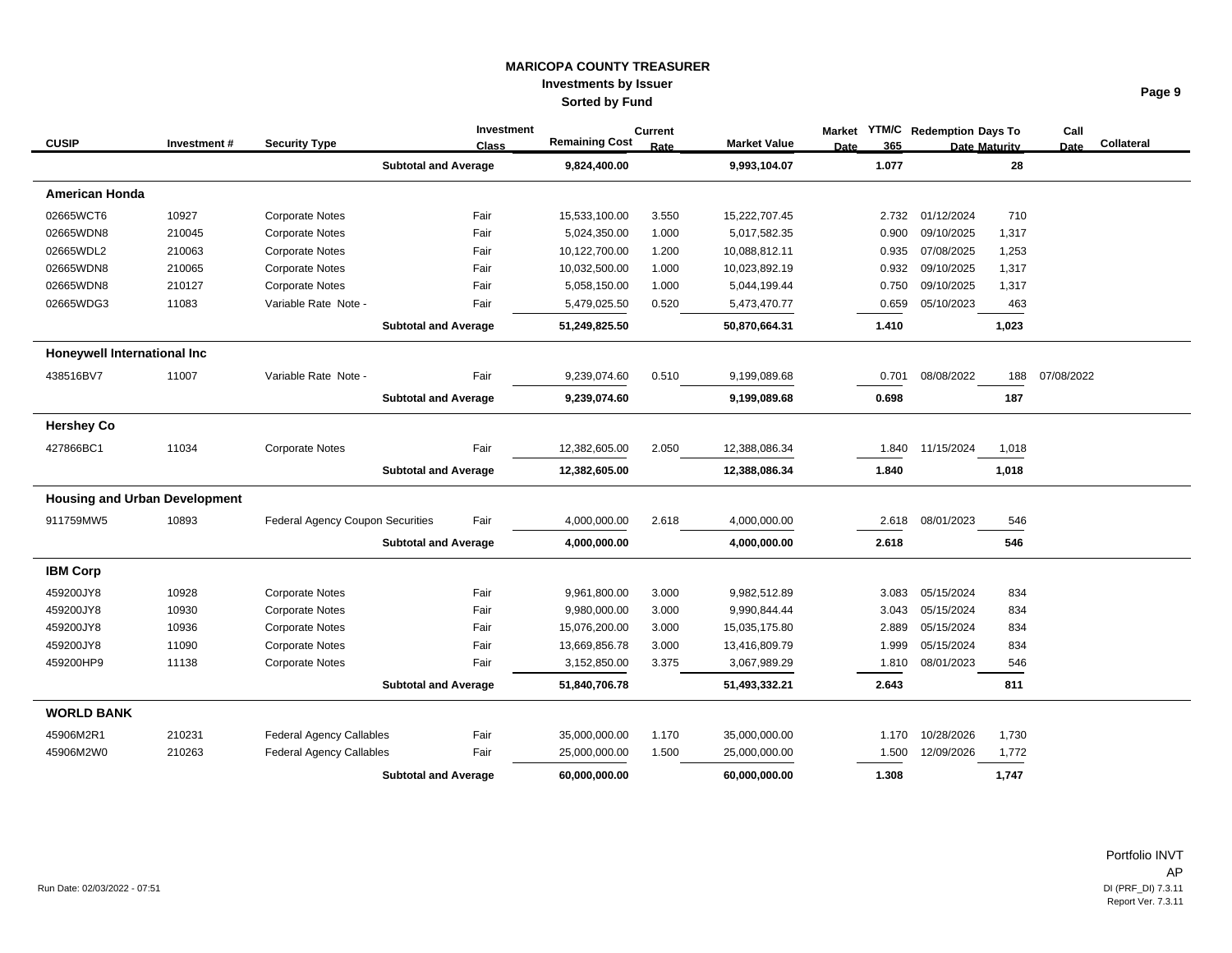|                               |             |                                 | Investment   |                       | Current |                     | <b>Market</b> |       | <b>YTM/C</b> Redemption Days To |                      | Call       |            |
|-------------------------------|-------------|---------------------------------|--------------|-----------------------|---------|---------------------|---------------|-------|---------------------------------|----------------------|------------|------------|
| <b>CUSIP</b>                  | Investment# | <b>Security Type</b>            | <b>Class</b> | <b>Remaining Cost</b> | Rate    | <b>Market Value</b> | Date          | 365   |                                 | <b>Date Maturity</b> | Date       | Collateral |
| Intercontinental Exchange Inc |             |                                 |              |                       |         |                     |               |       |                                 |                      |            |            |
| 45866FAE4                     | 10972       | <b>Corporate Notes</b>          | Fair         | 20,224,400.00         | 2.350   | 20,045,530.43       |               | 1.971 | 09/15/2022                      | 226                  |            |            |
|                               |             | <b>Subtotal and Average</b>     |              | 20,224,400.00         |         | 20,045,530.43       |               | 1.954 |                                 | 224                  |            |            |
| <b>Isaac USD</b>              |             |                                 |              |                       |         |                     |               |       |                                 |                      |            |            |
| 2022TANIE                     | 210202      | <b>Private Placement - TANS</b> | Fair         | 17,055,420.00         | 0.909   | 17,026,089.53       |               | 0.578 | 07/12/2022                      | 161                  |            |            |
|                               |             | <b>Subtotal and Average</b>     |              | 17,055,420.00         |         | 17,026,089.53       |               | 0.577 |                                 | 160                  |            |            |
| <b>JP Morgan Money Market</b> |             |                                 |              |                       |         |                     |               |       |                                 |                      |            |            |
| 4812C0670                     | 10654       | Money Market Account (MMMF)     | N/A          | 400,000,000.00        |         | 400,000,000.00      |               |       |                                 | -1                   |            |            |
| 4812A0375                     | 10679       | Money Market Account (MMMF)     | N/A          | 0.00                  |         | 0.00                |               |       |                                 |                      |            |            |
| 4812A2785                     | 11120       | Money Market Account (MMMF)     | N/A          | 0.00                  |         | 0.00                |               |       |                                 |                      |            |            |
|                               |             | <b>Subtotal and Average</b>     |              | 400,000,000.00        |         | 400,000,000.00      |               |       |                                 | $\mathbf{1}$         |            |            |
| JPMorgan Cash Equivalent      |             |                                 |              |                       |         |                     |               |       |                                 |                      |            |            |
| XXX1518                       | 10006       | Money Market (MMDA)             | N/A          | 0.00                  |         | 0.00                |               |       |                                 | - 1                  |            |            |
|                               |             | <b>Subtotal and Average</b>     |              | 0.00                  |         | 0.00                |               |       |                                 |                      |            |            |
| JPMorgan Chase IG Corp        |             |                                 |              |                       |         |                     |               |       |                                 |                      |            |            |
| 46625HJX9                     | 10943       | <b>Corporate Notes</b>          | Fair         | 10,487,500.00         | 3.625   | 10,227,297.22       |               | 2.559 | 05/13/2024                      | 832                  |            |            |
| 46625HRL6                     | 11102       | <b>Corporate Notes</b>          | Fair         | 9,013,237.25          | 2.700   | 8,898,194.67        |               | 2.138 | 05/18/2023                      | 471                  | 03/18/2023 |            |
| 48128GU40                     | 11187       | <b>Corporate Notes</b>          | Fair         | 25,000,000.00         | 1.050   | 25,000,000.00       |               | 1.050 | 06/23/2025                      | 1,238                | 06/23/2024 |            |
| 48130UUQ6                     | 11188       | <b>Corporate Notes</b>          | Fair         | 25,000,000.00         | 1.000   | 25,000,000.00       |               | 1.000 | 06/23/2025                      | 1,238                |            |            |
| 48128GV56                     | 210027      | <b>Corporate Notes</b>          | Fair         | 30,000,000.00         | 0.800   | 30,000,000.00       |               | 0.800 | 08/18/2025                      | 1,294                |            |            |
| 48128GV56                     | 210028      | <b>Corporate Notes</b>          | Fair         | 25,000,000.00         | 0.800   | 25,000,000.00       |               | 0.800 | 08/18/2025                      | 1,294                |            |            |
| 48128GV98                     | 210037      | <b>Corporate Notes</b>          | Fair         | 20,000,000.00         | 0.750   | 20,000,000.00       |               | 0.750 | 08/28/2025                      | 1,304                |            |            |
| 46625HMN7                     | 210046      | <b>Corporate Notes</b>          | Fair         | 9,134,320.00          | 3.900   | 8,808,649.90        |               | 0.949 | 07/15/2025                      | 1,260                | 04/15/2025 |            |
| 48128GY53                     | 210142      | <b>Corporate Notes</b>          | Fair         | 20,000,000.00         | 0.825   | 20,000,000.00       |               | 0.825 | 12/22/2025                      | 1,420                | 12/22/2023 |            |
| 48128GY79                     | 210143      | <b>Corporate Notes</b>          | Fair         | 25,000,000.00         | 0.320   | 25,000,000.00       |               | 0.320 | 12/22/2023                      | 689                  | 12/22/2022 |            |
| 46625HJX9                     | 210206      | <b>Corporate Notes</b>          | Fair         | 4,332,680.00          | 3.625   | 4,275,946.48        |               | 0.575 | 05/13/2024                      | 832                  |            |            |
| 48128G4X5                     | 210217      | <b>Corporate Notes</b>          | Fair         | 25,000,000.00         | 1.200   | 25,000,000.00       |               | 1.200 | 08/28/2026                      | 1,669                | 08/30/2023 |            |
|                               |             | <b>Subtotal and Average</b>     |              | 227,967,737.25        |         | 227,210,088.27      |               | 0.968 |                                 | 1,201                |            |            |
| Coca Cola Co                  |             |                                 |              |                       |         |                     |               |       |                                 |                      |            |            |
| 191216CL2                     | 10987       | <b>Corporate Notes</b>          | Fair         | 15,000,000.00         | 1.750   | 15,000,000.00       |               | 1.750 | 09/06/2024                      | 948                  |            |            |
|                               |             | <b>Subtotal and Average</b>     |              | 15,000,000.00         |         | 15,000,000.00       |               | 1.750 |                                 | 948                  |            |            |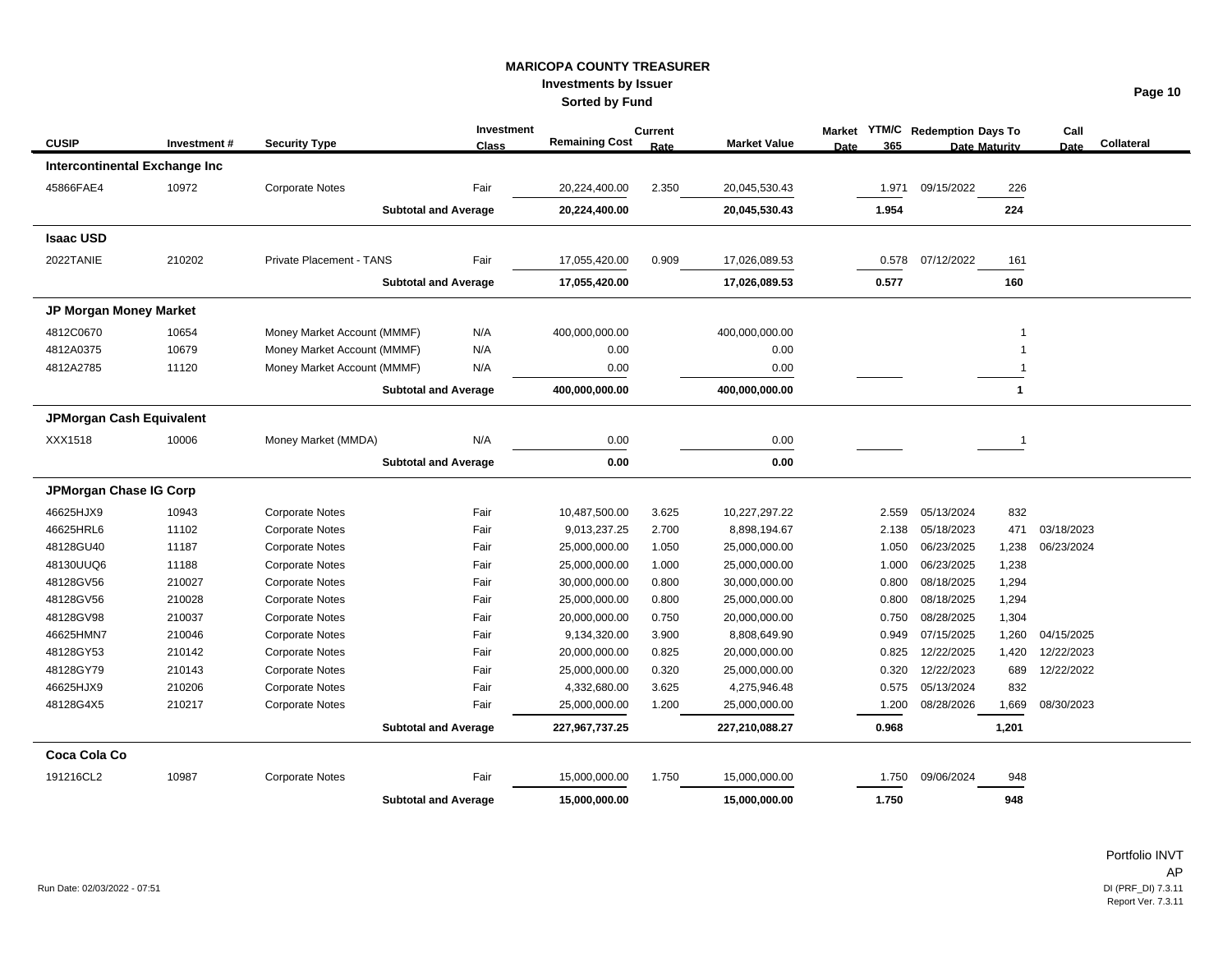|                                    |                                       |                           | Investment                  |                       | <b>Current</b> |                     |      |       | Market YTM/C Redemption Days To |                      | Call       |            |
|------------------------------------|---------------------------------------|---------------------------|-----------------------------|-----------------------|----------------|---------------------|------|-------|---------------------------------|----------------------|------------|------------|
| <b>CUSIP</b>                       | Investment#                           | <b>Security Type</b>      | <b>Class</b>                | <b>Remaining Cost</b> | Rate           | <b>Market Value</b> | Date | 365   |                                 | <b>Date Maturity</b> | Date       | Collateral |
| <b>Littleton School District</b>   |                                       |                           |                             |                       |                |                     |      |       |                                 |                      |            |            |
| 567320GT8                          | 11192                                 | Private Placement - Bonds | Fair                        | 1,108,008.00          | 1.000          | 1,101,547.94        |      | 0.861 | 07/01/2022                      | 150                  |            |            |
| 567320GT9                          | 11193                                 | Private Placement - Bonds | Fair                        | 402,912.00            | 1.000          | 401,307.32          |      | 0.766 | 07/01/2023                      | 515                  |            |            |
| 567320G10                          | 11194                                 | Private Placement - Bonds | Fair                        | 402,912.00            | 1.000          | 401,693.48          |      | 0.821 | 07/01/2024                      | 881                  |            |            |
| 567320G11                          | 11195                                 | Private Placement - Bonds | Fair                        | 352,548.00            | 1.000          | 351,688.60          |      | 0.855 | 07/01/2025                      | 1,246                |            |            |
|                                    |                                       |                           | <b>Subtotal and Average</b> | 2,266,380.00          |                | 2,256,237.34        |      | 0.832 |                                 | 513                  |            |            |
| <b>Mass Mutual Global</b>          |                                       |                           |                             |                       |                |                     |      |       |                                 |                      |            |            |
| 57629WCD0                          | 10925                                 | <b>Corporate Notes</b>    | Fair                        | 19,917,600.00         | 2.500          | 19,994,365.81       |      | 2.648 | 04/13/2022                      | 71                   |            |            |
|                                    |                                       |                           | <b>Subtotal and Average</b> | 19,917,600.00         |                | 19,994,365.81       |      | 2.658 |                                 | 71                   |            |            |
| <b>Murphy Elem School District</b> |                                       |                           |                             |                       |                |                     |      |       |                                 |                      |            |            |
| MESD3R                             | 10955                                 | Private Placement - Bonds | Fair                        | 345,000.00            | 2.130          | 345,000.00          |      | 2.130 | 07/01/2022                      | 150                  |            |            |
| MESD4R                             | 10956                                 | Private Placement - Bonds | Fair                        | 350,000.00            | 2.130          | 350,000.00          |      | 2.130 | 07/01/2023                      | 515                  |            |            |
| MESD5R                             | 10957                                 | Private Placement - Bonds | Fair                        | 355,000.00            | 2.130          | 355,000.00          |      | 2.130 | 07/01/2024                      | 881                  |            |            |
|                                    |                                       |                           | <b>Subtotal and Average</b> | 1,050,000.00          |                | 1,050,000.00        |      | 2.130 |                                 | 518                  |            |            |
|                                    | <b>Mesa Unified School District 4</b> |                           |                             |                       |                |                     |      |       |                                 |                      |            |            |
| 566897WW0                          | 11153                                 | Private Placement - Bonds | Fair                        | 2,135,412.50          | 0.950          | 2,127,015.32        |      | 0.720 | 07/01/2022                      | 150                  |            |            |
| 566897WX8                          | 11154                                 | Private Placement - Bonds | Fair                        | 13,068,640.00         | 0.950          | 13,030,842.64       |      | 0.780 | 07/01/2023                      | 515                  |            |            |
| 56689YWY6                          | 11155                                 | Private Placement - Bonds | Fair                        | 10,170,258.75         | 0.950          | 10,151,337.87       |      | 0.840 | 07/01/2024                      | 881                  |            |            |
|                                    |                                       |                           | <b>Subtotal and Average</b> | 25,374,311.25         |                | 25,309,195.83       |      | 0.797 |                                 | 629                  |            |            |
| <b>METLIFE INC</b>                 |                                       |                           |                             |                       |                |                     |      |       |                                 |                      |            |            |
| 59156RBH0                          | 11003                                 | <b>Corporate Notes</b>    | Fair                        | 12,885,075.00         | 3.600          | 12,509,562.41       |      | 2.176 | 04/10/2024                      | 799                  |            |            |
|                                    |                                       |                           | <b>Subtotal and Average</b> | 12,885,075.00         |                | 12,509,562.41       |      | 2.112 |                                 | 775                  |            |            |
| <b>Mizuho Bank Ltd</b>             |                                       |                           |                             |                       |                |                     |      |       |                                 |                      |            |            |
| 60687YAP4                          | 10959                                 | <b>Corporate Notes</b>    | Fair                        | 15,497,100.00         | 3.549          | 15,149,054.34       |      | 2.592 | 03/05/2023                      | 397                  |            |            |
| 60687YAV1                          | 11004                                 | <b>Corporate Notes</b>    | Fair                        | 20,206,200.00         | 2.721          | 20,080,486.99       |      | 2.416 | 07/16/2023                      | 530                  |            |            |
| 60687YAH2                          | 11062                                 | <b>Corporate Notes</b>    | Fair                        | 6,690,522.75          | 2.953          | 6,578,993.74        |      | 2.119 | 02/28/2022                      | 27                   |            |            |
| 60687YAS8                          | 11173                                 | <b>Corporate Notes</b>    | Fair                        | 6,673,353.40          | 3.922          | 6,491,436.04        |      | 2.065 | 09/11/2024                      | 953                  | 09/11/2023 |            |
| 60687YBJ7                          | 210043                                | <b>Corporate Notes</b>    | Fair                        | 10,023,383.89         | 0.849          | 10,015,215.77       |      | 0.628 | 09/08/2024                      | 950                  | 09/08/2023 |            |
| 60687YBF5                          | 210124                                | <b>Corporate Notes</b>    | Fair                        | 5,070,250.00          | 1.241          | 5,047,646.41        |      | 0.844 | 07/10/2024                      | 890                  | 07/10/2023 |            |
|                                    |                                       |                           | <b>Subtotal and Average</b> | 64,160,810.04         |                | 63,362,833.29       |      | 1.959 |                                 | 577                  |            |            |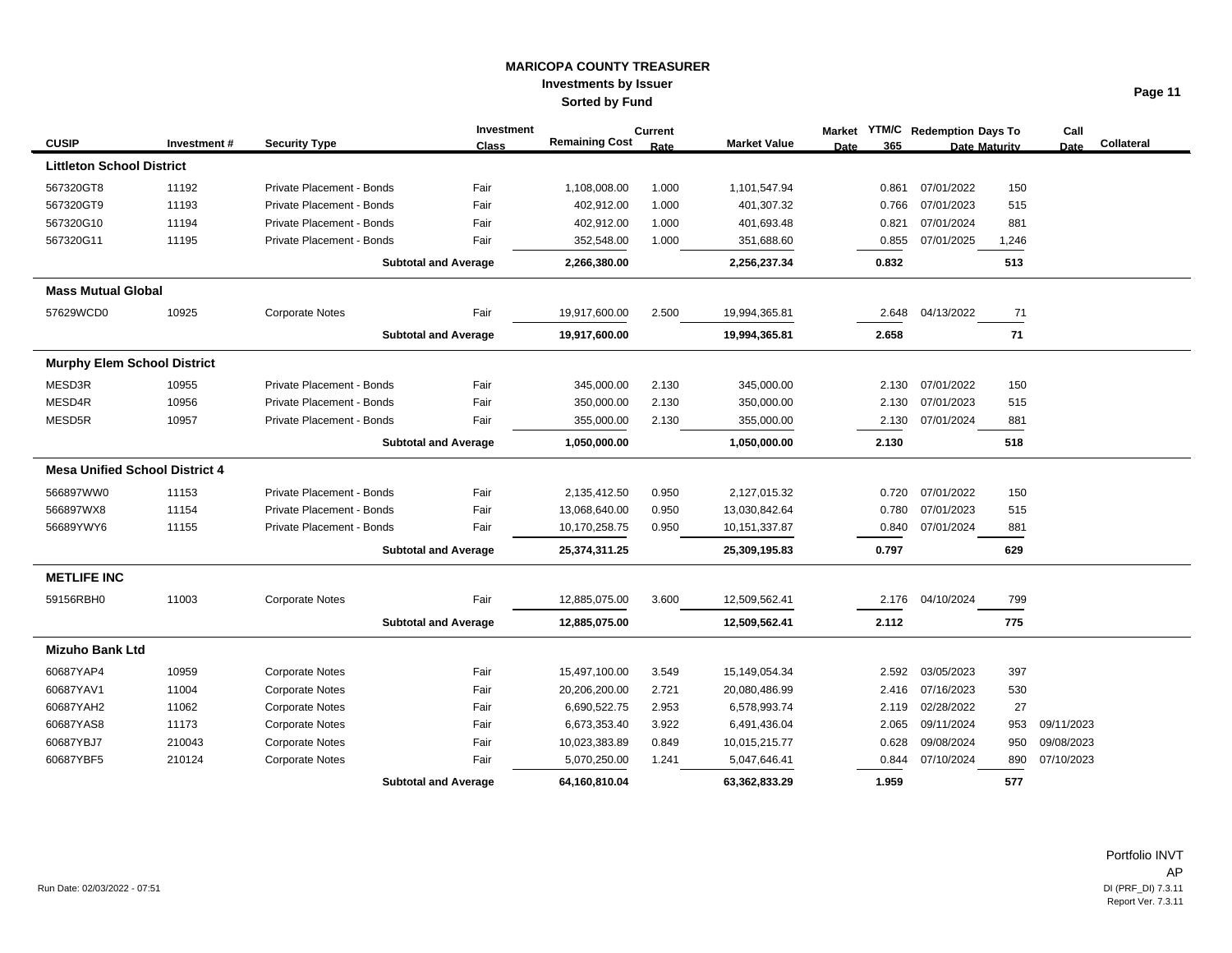|                                    |             |                             | Investment   |                       | <b>Current</b> |                     |      |       | Market YTM/C Redemption Days To |                      | Call        |            |
|------------------------------------|-------------|-----------------------------|--------------|-----------------------|----------------|---------------------|------|-------|---------------------------------|----------------------|-------------|------------|
| <b>CUSIP</b>                       | Investment# | <b>Security Type</b>        | <b>Class</b> | <b>Remaining Cost</b> | Rate           | <b>Market Value</b> | Date | 365   |                                 | <b>Date Maturity</b> | <b>Date</b> | Collateral |
| <b>3M Company</b>                  |             |                             |              |                       |                |                     |      |       |                                 |                      |             |            |
| 88579YBB6                          | 10919       | <b>Corporate Notes</b>      | Fair         | 10,277,800.00         | 3.250          | 10,118,181.89       |      | 2.628 | 02/14/2024                      | 743                  |             |            |
| 88579YAX9                          | 10946       | <b>Corporate Notes</b>      | Fair         | 20,064,000.00         | 2.250          | 20,019,281.13       |      | 2.161 | 03/15/2023                      | 407                  |             |            |
| 88579YBE0                          | 11025       | Variable Rate Note -        | Fair         | 16,395,029.63         | 0.460          | 16,390,819.47       |      | 0.547 | 02/14/2024                      | 743                  |             |            |
|                                    |             | <b>Subtotal and Average</b> |              | 46,736,829.63         |                | 46,528,282.49       |      | 1.686 |                                 | 595                  |             |            |
| <b>Microsoft Corporation</b>       |             |                             |              |                       |                |                     |      |       |                                 |                      |             |            |
| 594918BX1                          | 10896       | <b>Corporate Notes</b>      | Fair         | 25,405,000.00         | 2.875          | 25,168,266.48       |      | 2.518 | 02/06/2024                      | 735                  |             |            |
|                                    |             | <b>Subtotal and Average</b> |              | 25,405,000.00         |                | 25,168,266.48       |      | 2.495 |                                 | 728                  |             |            |
| <b>Bank of Tokyo LTD</b>           |             |                             |              |                       |                |                     |      |       |                                 |                      |             |            |
| 064255AW2                          | 10894       | <b>Corporate Notes</b>      | Fair         | 10,367,000.00         | 3.750          | 10,156,314.81       |      | 2.948 | 03/10/2024                      | 768                  |             |            |
| 606822AQ7                          | 11132       | Variable Rate Note -        | Fair         | 4,958,100.00          | 1.048          | 4,991,581.29        |      | 0.835 | 07/25/2022                      | 174                  |             |            |
|                                    |             | <b>Subtotal and Average</b> |              | 15,325,100.00         |                | 15,147,896.10       |      | 2.226 |                                 | 565                  |             |            |
| <b>Nestle Hidgs Inc</b>            |             |                             |              |                       |                |                     |      |       |                                 |                      |             |            |
| 641062AD6                          | 11068       | <b>Corporate Notes</b>      | Fair         | 26,220,750.00         | 3.350          | 25,542,250.75       |      | 1.977 | 09/24/2023                      | 600                  |             |            |
| 641062AQ7                          | 210146      | <b>Corporate Notes</b>      | Fair         | 19,997,000.00         | 0.375          | 19,998,057.04       |      | 0.380 | 01/15/2024                      | 713                  | 12/15/2023  |            |
|                                    |             | <b>Subtotal and Average</b> |              | 46,217,750.00         |                | 45,540,307.79       |      | 1.257 |                                 | 640                  |             |            |
| <b>Natural Rural Utiliites</b>     |             |                             |              |                       |                |                     |      |       |                                 |                      |             |            |
| 63743HEQ1                          | 10924       | <b>Corporate Notes</b>      | Fair         | 5,932,800.00          | 2.300          | 5,987,518.41        |      | 2.652 | 09/15/2022                      | 226                  |             |            |
|                                    |             | <b>Subtotal and Average</b> |              | 5,932,800.00          |                | 5,987,518.41        |      | 2.677 |                                 | 228                  |             |            |
| <b>Northern Trust Money Market</b> |             |                             |              |                       |                |                     |      |       |                                 |                      |             |            |
| 665279873                          | 10424       | Money Market Account (MMMF) | N/A          | 0.00                  |                | 0.00                |      |       |                                 | 1                    |             |            |
| 665279873                          | 10425       | Money Market Account (MMMF) | N/A          | 0.00                  |                | 0.00                |      |       |                                 | -1                   |             |            |
|                                    |             | <b>Subtotal and Average</b> |              | 0.00                  |                | 0.00                |      |       |                                 |                      |             |            |
| <b>ORACLE CORP</b>                 |             |                             |              |                       |                |                     |      |       |                                 |                      |             |            |
| 68389XBC8                          | 11189       | <b>Corporate Notes</b>      | Fair         | 5,464,650.00          | 2.950          | 5,312,582.73        |      | 0.998 | 05/15/2025                      | 1,199                |             |            |
| 68389XBT1                          | 210074      | <b>Corporate Notes</b>      | Fair         | 10,754,600.00         | 2.500          | 10,540,693.90       |      | 0.760 | 04/01/2025                      | 1,155                | 03/01/2025  |            |
| 68389XBS3                          | 210075      | <b>Corporate Notes</b>      | Fair         | 18,514,360.00         | 2.950          | 18,044,960.44       |      | 0.710 | 11/15/2024                      | 1,018                | 09/15/2024  |            |
|                                    |             | <b>Subtotal and Average</b> |              | 34,733,610.00         |                | 33,898,237.07       |      | 0.752 |                                 | 1,062                |             |            |

**OSBORN SD SERIES 2017C**

Portfolio INVT AP DI (PRF\_DI) 7.3.11<br>Report Ver. 7.3.11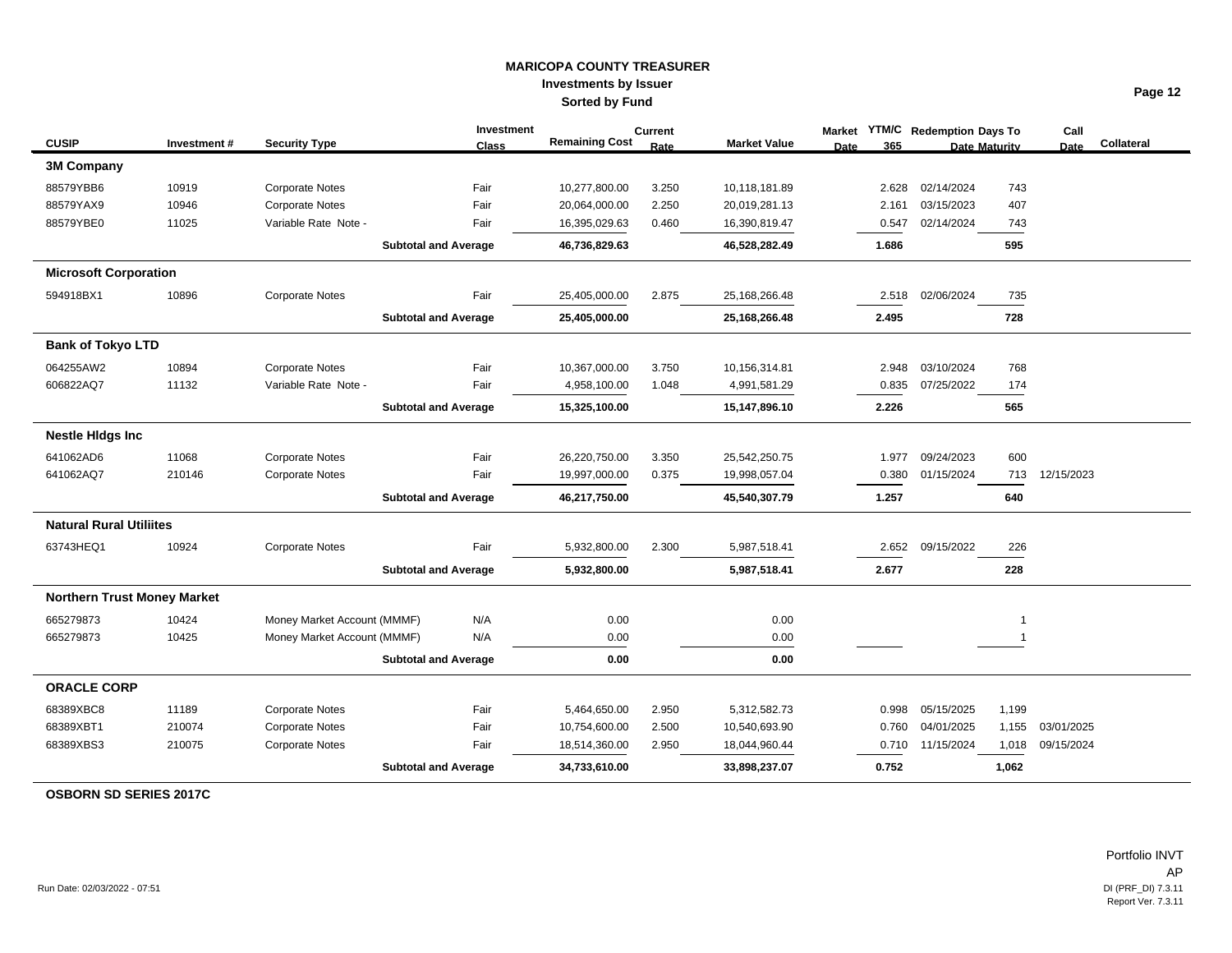|                       |             |                           | Investment                  |                       | <b>Current</b> |                     |             |       | Market YTM/C Redemption Days To |                      | Call       |            |
|-----------------------|-------------|---------------------------|-----------------------------|-----------------------|----------------|---------------------|-------------|-------|---------------------------------|----------------------|------------|------------|
| <b>CUSIP</b>          | Investment# | <b>Security Type</b>      | <b>Class</b>                | <b>Remaining Cost</b> | Rate           | <b>Market Value</b> | <b>Date</b> | 365   |                                 | <b>Date Maturity</b> | Date       | Collateral |
| 56674MDE5             | 210159      | Private Placement - Bonds | Fair                        | 1,016,170.00          | 1.450          | 1,010,518.75        |             | 0.700 | 07/01/2023                      | 515                  |            |            |
| 56674MDF2             | 210160      | Private Placement - Bonds | Fair                        | 1,016,550.00          | 1.450          | 1,012,586.10        |             | 0.793 | 07/01/2024                      | 881                  |            |            |
| 56674MDG0             | 210161      | Private Placement - Bonds | Fair                        | 1,010,150.00          | 1.450          | 1,008,300.86        |             | 1.068 | 07/01/2025                      | 1,246                |            |            |
|                       |             |                           | <b>Subtotal and Average</b> | 3,042,870.00          |                | 3,031,405.71        |             | 0.850 |                                 | 877                  |            |            |
| <b>PACCAR Finl Co</b> |             |                           |                             |                       |                |                     |             |       |                                 |                      |            |            |
| 69371RP83             | 10926       | <b>Corporate Notes</b>    | Fair                        | 19,989,200.00         | 2.650          | 19,999,010.00       |             | 2.669 | 05/10/2022                      | 98                   |            |            |
| 69371RQ66             | 11104       | <b>Corporate Notes</b>    | Fair                        | 5,021,250.00          | 1.800          | 5,012,938.41        |             | 1.710 | 02/06/2025                      | 1,101                |            |            |
| 69371RQ90             | 210066      | <b>Corporate Notes</b>    | Fair                        | 13,176,741.44         | 0.350          | 13,169,972.26       |             | 0.310 | 08/11/2023                      | 556                  |            |            |
| 69371RQ90             | 210096      | <b>Corporate Notes</b>    | Fair                        | 9,991,870.75          | 0.350          | 9,995,442.32        |             | 0.380 | 08/11/2023                      | 556                  |            |            |
|                       |             |                           | <b>Subtotal and Average</b> | 48,179,062.19         |                | 48,177,362.99       |             | 1.449 |                                 | 422                  |            |            |
| <b>Pendergast ESD</b> |             |                           |                             |                       |                |                     |             |       |                                 |                      |            |            |
| 2022TANPE             | 210203      | Private Placement - TANS  | Fair                        | 4,514,670.00          | 0.909          | 4,506,906.05        |             | 0.578 | 07/12/2022                      | 161                  |            |            |
|                       |             |                           | <b>Subtotal and Average</b> | 4,514,670.00          |                | 4,506,906.05        |             | 0.577 |                                 | 160                  |            |            |
| <b>Pfizer Inc</b>     |             |                           |                             |                       |                |                     |             |       |                                 |                      |            |            |
| 717081EX7             | 11161       | <b>Corporate Notes</b>    | Fair                        | 10,000,000.00         | 0.800          | 10,000,000.00       |             | 0.800 | 05/28/2025                      | 1,212                | 04/28/2025 |            |
| 717081EQ2             | 210086      | Variable Rate Note -      | Fair                        | 5,557,036.80          | 0.533          | 5,548,000.72        |             | 0.254 | 09/15/2023                      | 591                  |            |            |
|                       |             |                           | <b>Subtotal and Average</b> | 15,557,036.80         |                | 15,548,000.72       |             | 0.605 |                                 | 989                  |            |            |
| <b>Phoenix UHSD</b>   |             |                           |                             |                       |                |                     |             |       |                                 |                      |            |            |
| 567505QT2             | 11169       | Private Placement - Bonds | Fair                        | 6,571,746.00          | 0.790          | 6,554,326.13        |             | 0.630 | 07/01/2022                      | 150                  |            |            |
| 567505QU9             | 11170       | Private Placement - Bonds | Fair                        | 10,033,600.00         | 0.790          | 10,015,382.41       |             | 0.680 | 07/01/2023                      | 515                  |            |            |
| 567505QV7             | 11171       | Private Placement - Bonds | Fair                        | 13,677,436.50         | 0.790          | 13,666,193.86       |             | 0.740 | 07/01/2024                      | 881                  |            |            |
|                       |             |                           | <b>Subtotal and Average</b> | 30,282,782.50         |                | 30,235,902.40       |             | 0.695 |                                 | 600                  |            |            |
| <b>Phillip Morris</b> |             |                           |                             |                       |                |                     |             |       |                                 |                      |            |            |
| 718172BU2             | 10958       | <b>Corporate Notes</b>    | Fair                        | 4,943,750.00          | 2.125          | 4,981,290.76        |             | 2.435 | 05/10/2023                      | 463                  |            |            |
| 718172CH0             | 11074       | <b>Corporate Notes</b>    | Fair                        | 10,872,141.06         | 2.875          | 10,703,666.19       |             | 2.051 | 05/01/2024                      | 820                  | 04/01/2024 |            |
| 718172CN7             | 11149       | <b>Corporate Notes</b>    | Fair                        | 24,976,000.00         | 1.500          | 24,984,373.96       |             | 1.520 | 05/01/2025                      | 1,185                | 04/01/2025 |            |
| 718172CN7             | 11172       | <b>Corporate Notes</b>    | Fair                        | 6,241,215.48          | 1.500          | 6,196,207.19        |             | 1.043 | 05/01/2025                      | 1,185                | 04/01/2025 |            |
| 718172CQ0             | 210060      | <b>Corporate Notes</b>    | Fair                        | 20,690,012.14         | 1.125          | 20,496,924.82       |             | 0.400 | 05/01/2023                      | 454                  |            |            |
| 718172AV1             | 210079      | <b>Corporate Notes</b>    | Fair                        | 8,878,204.80          | 2.625          | 8,644,599.17        |             | 0.403 | 03/06/2023                      | 398                  |            |            |
|                       |             |                           | <b>Subtotal and Average</b> | 76,601,323.48         |                | 76,007,062.09       |             | 1.178 |                                 | 793                  |            |            |

Run Date: 02/03/2022 - 07:51 DI (PRF\_DI) 7.3.11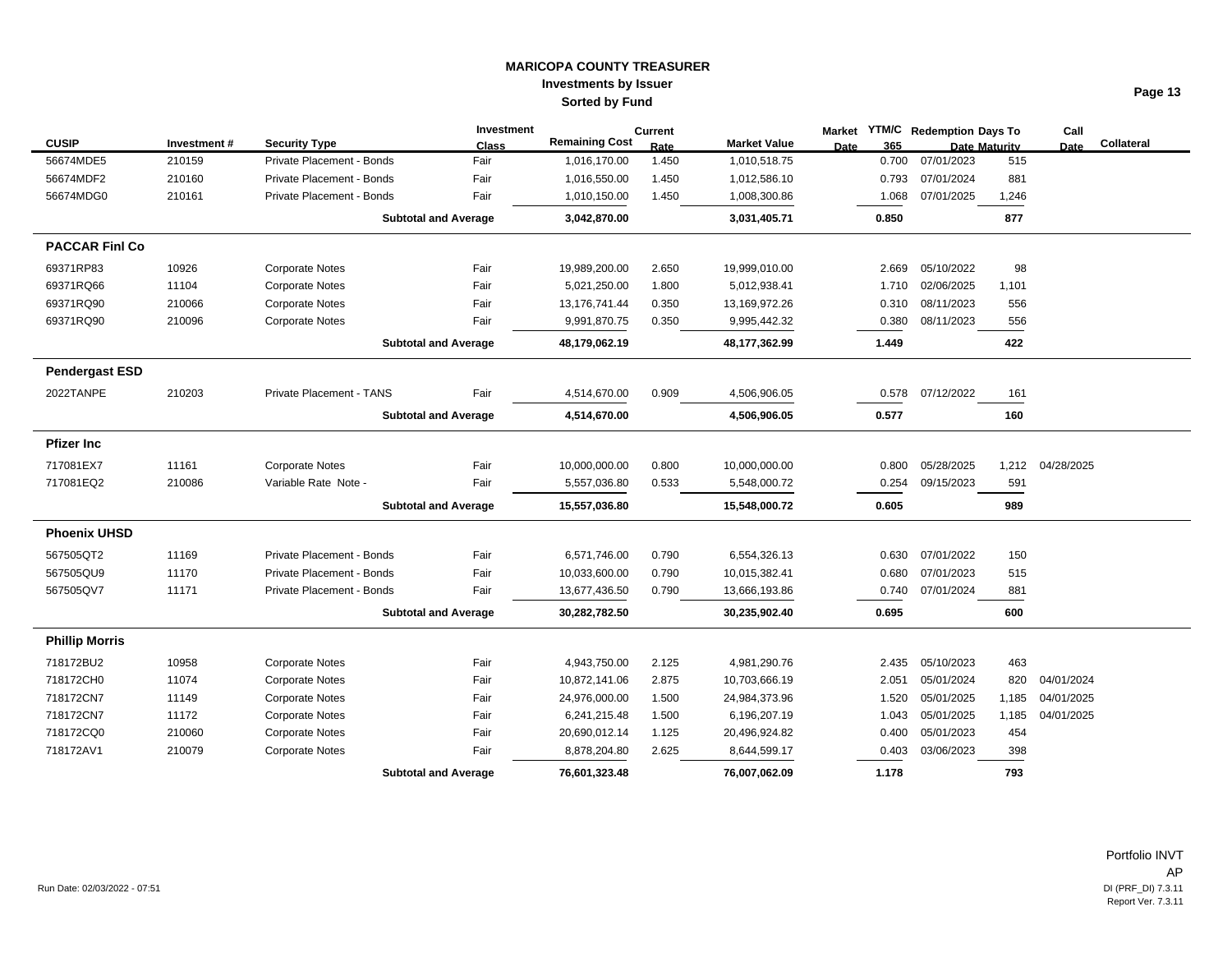|                               |             |                           | Investment                  |                       | <b>Current</b> |                     | <b>Market</b> | <b>YTM/C</b> Redemption Days To |       | Call       |            |
|-------------------------------|-------------|---------------------------|-----------------------------|-----------------------|----------------|---------------------|---------------|---------------------------------|-------|------------|------------|
| <b>CUSIP</b>                  | Investment# | <b>Security Type</b>      | <b>Class</b>                | <b>Remaining Cost</b> | Rate           | <b>Market Value</b> | 365<br>Date   | <b>Date Maturity</b>            |       | Date       | Collateral |
| Rabobank/Mechanics Bank       |             |                           |                             |                       |                |                     |               |                                 |       |            |            |
| 74977RDF8                     | 11001       | <b>Corporate Notes</b>    | Fair                        | 20,386,200.00         | 2.625          | 20,200,410.13       | 2.196         | 07/22/2024                      | 902   |            |            |
|                               |             |                           | <b>Subtotal and Average</b> | 20,386,200.00         |                | 20,200,410.13       | 2.176         |                                 | 893   |            |            |
| <b>RBC Capital Markets</b>    |             |                           |                             |                       |                |                     |               |                                 |       |            |            |
| 78014RCM0                     | 11146       | <b>Corporate Notes</b>    | Fair                        | 20,000,000.00         | 1.500          | 20,000,000.00       | 1.500         | 03/27/2025                      | 1,150 |            |            |
| 78014RCX6                     | 11157       | <b>Corporate Notes</b>    | Fair                        | 25,000,000.00         | 1.150          | 25,000,000.00       | 1.150         | 05/22/2023                      | 475   |            |            |
| 78014RDC1                     | 210062      | <b>Corporate Notes</b>    | Fair                        | 20,000,000.00         | 0.625          | 20,000,000.00       | 0.625         | 10/09/2025                      | 1,346 |            |            |
|                               |             |                           | <b>Subtotal and Average</b> | 65,000,000.00         |                | 65,000,000.00       | 1.096         |                                 | 950   |            |            |
| <b>Shell International</b>    |             |                           |                             |                       |                |                     |               |                                 |       |            |            |
| 822582CC4                     | 11038       | <b>Corporate Notes</b>    | Fair                        | 9,941,700.00          | 2.000          | 9,967,614.72        |               | 2.124 11/07/2024                | 1,010 |            |            |
| 822582CA8                     | 11065       | <b>Corporate Notes</b>    | Fair                        | 25,077,500.00         | 0.556          | 25,035,625.88       | 0.669         | 11/13/2023                      | 650   |            |            |
| 822582BZ4                     | 11131       | <b>Corporate Notes</b>    | Fair                        | 6,983,046.00          | 3.500          | 6,783,217.83        | 1.829         | 11/13/2023                      | 650   | 10/13/2023 |            |
|                               |             |                           | <b>Subtotal and Average</b> | 42,002,246.00         |                | 41,786,458.43       | 1.198         |                                 | 732   |            |            |
| <b>Royal Bank Canada</b>      |             |                           |                             |                       |                |                     |               |                                 |       |            |            |
| 78014RCY4                     | 11174       | Variable Rate Note -      | Fair                        | 25,000,000.00         | 0.989          | 25,000,000.00       | 1.001         | 06/08/2022                      | 127   |            |            |
|                               |             |                           | <b>Subtotal and Average</b> | 25,000,000.00         |                | 25,000,000.00       | 1.001         |                                 | 127   |            |            |
| <b>Saddle Mountain USD</b>    |             |                           |                             |                       |                |                     |               |                                 |       |            |            |
| 56756NCD7                     | 210181      | Private Placement - Bonds | Fair                        | 1,105,000.00          | 0.590          | 1,105,000.00        | 0.406         | 07/01/2022                      | 150   |            |            |
| 56756NCE5                     | 210182      | Private Placement - Bonds | Fair                        | 1,110,000.00          | 0.700          | 1,110,000.00        | 0.289         | 07/01/2023                      | 515   |            |            |
| 56756NCF2                     | 210183      | Private Placement - Bonds | Fair                        | 1,120,000.00          | 0.900          | 1,120,000.00        | 0.265         | 07/01/2024                      | 881   |            |            |
| 56756NCG0                     | 210184      | Private Placement - Bonds | Fair                        | 1,130,000.00          | 1.200          | 1,130,000.00        | 0.276         | 07/01/2025                      | 1,246 |            |            |
| 2022TANSU                     | 210204      | Private Placement - TANS  | Fair                        | 2,508,150.00          | 0.909          | 2,503,836.70        | 0.578         | 07/12/2022                      | 161   |            |            |
|                               |             |                           | <b>Subtotal and Average</b> | 6,973,150.00          |                | 6,968,836.70        | 0.405         |                                 | 506   |            |            |
| <b>Sun City Fire District</b> |             |                           |                             |                       |                |                     |               |                                 |       |            |            |
| SCFD018D                      | 10594       | Private Placement - Bonds | Fair                        | 74,663.55             | 6.140          | 65,911.08           | 2.554         | 07/01/2022                      | 150   |            |            |
|                               |             |                           | <b>Subtotal and Average</b> | 74,663.55             |                | 65,911.08           | 2.255         |                                 | 132   |            |            |
| <b>Charles Schwab</b>         |             |                           |                             |                       |                |                     |               |                                 |       |            |            |
| 808513AT2                     | 10891       | <b>Corporate Notes</b>    | Fair                        | 25,103,500.00         | 2.650          | 25,026,607.84       | 2.536         | 01/25/2023                      | 358   |            |            |
|                               |             |                           | <b>Subtotal and Average</b> | 25,103,500.00         |                | 25,026,607.84       | 2.528         |                                 | 356   |            |            |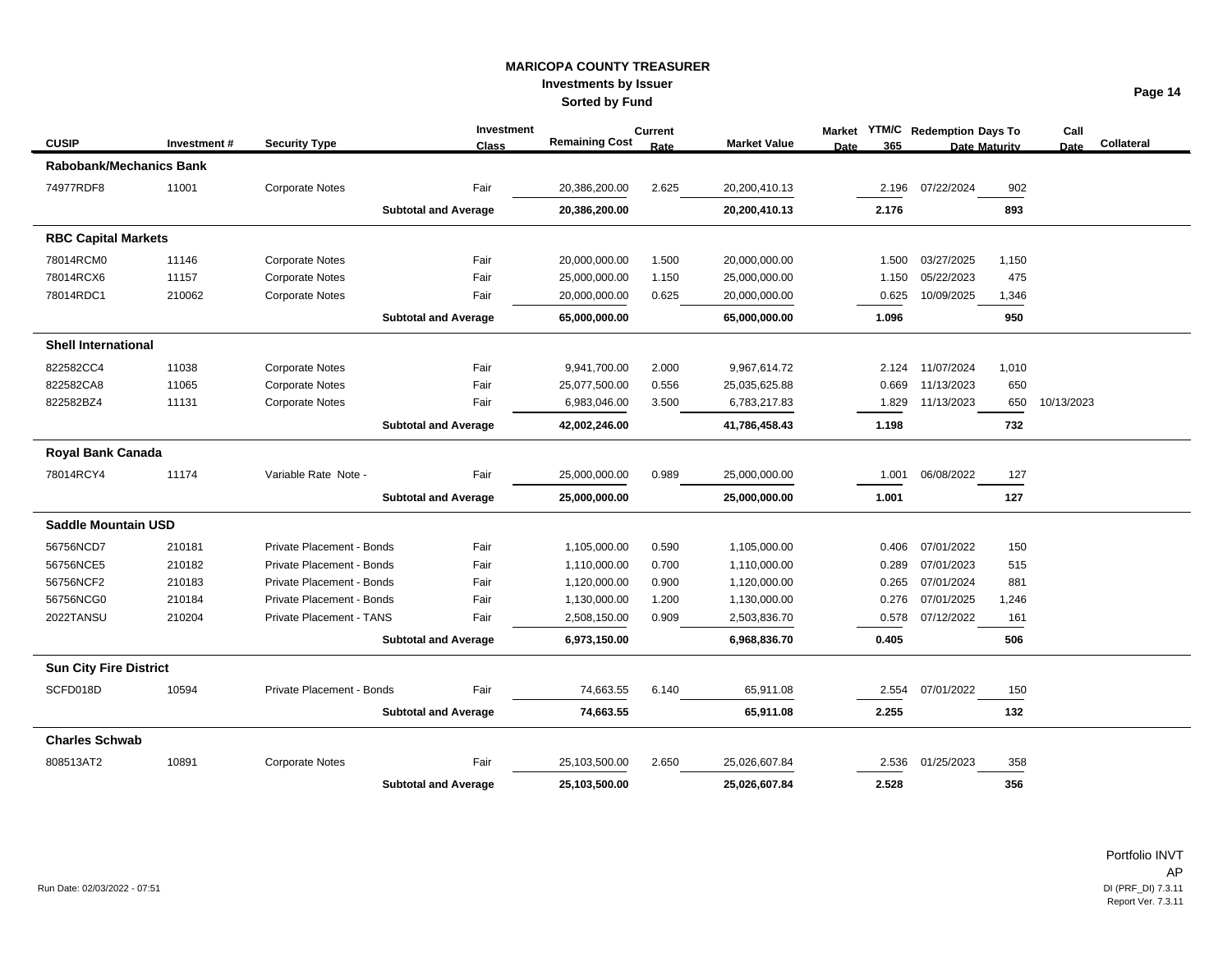|                          |                                     |                        | Investment                  |                       | <b>Current</b> |                     |             |       | Market YTM/C Redemption Days To |                      | Call        |            |
|--------------------------|-------------------------------------|------------------------|-----------------------------|-----------------------|----------------|---------------------|-------------|-------|---------------------------------|----------------------|-------------|------------|
| <b>CUSIP</b>             | Investment#                         | <b>Security Type</b>   | <b>Class</b>                | <b>Remaining Cost</b> | Rate           | <b>Market Value</b> | <b>Date</b> | 365   |                                 | <b>Date Maturity</b> | <b>Date</b> | Collateral |
|                          | <b>Sumitomo Mitsui Banking Corp</b> |                        |                             |                       |                |                     |             |       |                                 |                      |             |            |
| 86562MBM1                | 10961                               | <b>Corporate Notes</b> | Fair                        | 9,991,600.00          | 2.696          | 9,995,870.00        |             | 2.714 | 07/16/2024                      | 896                  |             |            |
| 86562MBT6                | 11069                               | <b>Corporate Notes</b> | Fair                        | 11,169,398.20         | 2.448          | 11,126,836.68       |             | 2.250 | 09/27/2024                      | 969                  |             |            |
| 86562MAX8                | 11151                               | <b>Corporate Notes</b> | Fair                        | 25,987,034.86         | 3.102          | 25,351,713.76       |             | 1.600 | 01/17/2023                      | 350                  |             |            |
| 86562MCA6                | 210026                              | <b>Corporate Notes</b> | Fair                        | 19,538,846.91         | 1.474          | 19,378,723.65       |             | 0.880 | 07/08/2025                      | 1,253                |             |            |
| 86562MAT7                | 11006                               | Variable Rate Note -   | Fair                        | 14,069,402.40         | 0.981          | 14,024,166.87       |             | 1.908 | 10/18/2022                      | 259                  |             |            |
| 86562MAT7                | 11040                               | Variable Rate Note -   | Fair                        | 5,521,485.90          | 0.981          | 5,501,465.46        |             | 1.895 | 10/18/2022                      | 259                  |             |            |
| 86562MAW0                | 11110                               | Variable Rate Note -   | Fair                        | 5,041,450.00          | 0.981          | 5,013,816.67        |             | 0.432 | 01/17/2023                      | 350                  |             |            |
| 86562MAW0                | 11115                               | Variable Rate Note -   | Fair                        | 1,852,719.44          | 0.981          | 1,848,244.09        |             | 0.530 | 01/17/2023                      | 350                  |             |            |
|                          |                                     |                        | <b>Subtotal and Average</b> | 93,171,937.71         |                | 92,240,837.18       |             | 1.611 |                                 | 647                  |             |            |
| <b>Toyota Mtr Co</b>     |                                     |                        |                             |                       |                |                     |             |       |                                 |                      |             |            |
| 89236TFX8                | 10904                               | <b>Corporate Notes</b> | Fair                        | 14,990,550.00         | 2.650          | 14,999,378.75       |             | 2.672 | 04/12/2022                      | 70                   |             |            |
| 89236TFN0                | 10920                               | <b>Corporate Notes</b> | Fair                        | 10,308,900.00         | 3.450          | 10,115,226.16       |             | 2.605 | 09/20/2023                      | 596                  |             |            |
| 89236TGM1                | 11000                               | <b>Corporate Notes</b> | Fair                        | 20,000,000.00         | 1.875          | 20,000,000.00       |             | 1.875 | 07/31/2024                      | 911                  | 07/31/2023  |            |
| 89236TGQ2                | 11039                               | <b>Corporate Notes</b> | Fair                        | 25,000,000.00         | 2.125          | 25,000,000.00       |             | 2.173 | 11/21/2024                      | 1,024                | 11/21/2022  |            |
| 89236TEW1                | 11148                               | <b>Corporate Notes</b> | Fair                        | 16,308,363.40         | 3.400          | 15,847,496.07       |             | 1.560 | 04/14/2025                      | 1,168                |             |            |
| 89236TDK8                | 11160                               | <b>Corporate Notes</b> | Fair                        | 8,461,079.97          | 2.250          | 8,312,019.04        |             | 1.146 | 10/18/2023                      | 624                  |             |            |
| 89236THC2                | 11185                               | <b>Corporate Notes</b> | Fair                        | 25,000,000.00         | 1.000          | 25,000,000.00       |             | 1.000 | 06/17/2025                      | 1,232                | 06/17/2024  |            |
| 89236THH1                | 210051                              | <b>Corporate Notes</b> | Fair                        | 20,000,000.00         | 0.620          | 20,000,000.00       |             | 0.620 | 09/16/2025                      | 1,323                | 09/16/2024  |            |
| 89236THH1                | 210052                              | <b>Corporate Notes</b> | Fair                        | 25,000,000.00         | 0.620          | 25,000,000.00       |             | 0.620 | 09/16/2025                      | 1,323                | 09/16/2024  |            |
| 89236THQ1                | 210061                              | <b>Corporate Notes</b> | Fair                        | 20,000,000.00         | 0.650          | 20,000,000.00       |             | 0.650 | 10/09/2025                      | 1,346                | 10/09/2024  |            |
| 89236THP3                | 210068                              | <b>Corporate Notes</b> | Fair                        | 10,020,000.00         | 0.800          | 10,014,858.10       |             | 0.759 | 10/16/2025                      | 1,353                |             |            |
| 89236THP3                | 210078                              | <b>Corporate Notes</b> | Fair                        | 31,653,090.00         | 0.800          | 31,614,431.77       |             | 0.700 | 10/16/2025                      | 1,353                |             |            |
| 89236THF5                | 210132                              | <b>Corporate Notes</b> | Fair                        | 15,079,500.00         | 0.500          | 15,045,843.07       |             | 0.300 | 08/14/2023                      | 559                  |             |            |
| 89236THM0                | 210140                              | <b>Corporate Notes</b> | Fair                        | 10,020,800.00         | 0.350          | 10,008,058.81       |             | 0.235 | 10/14/2022                      | 255                  |             |            |
| 89236THT5                | 210141                              | <b>Corporate Notes</b> | Fair                        | 20,000,000.00         | 0.600          | 20,000,000.00       |             | 0.600 | 12/22/2025                      | 1,420                | 12/22/2024  |            |
|                          |                                     |                        | <b>Subtotal and Average</b> | 271,842,283.37        |                | 270,957,311.77      |             | 1.129 |                                 | 1,057                |             |            |
| <b>Unilever</b>          |                                     |                        |                             |                       |                |                     |             |       |                                 |                      |             |            |
| 904764AX5                | 10988                               | <b>Corporate Notes</b> | Fair                        | 5,149,750.00          | 2.600          | 5,072,600.66        |             | 1.925 | 05/05/2024                      | 824                  |             |            |
| 904764AX5                | 11141                               | <b>Corporate Notes</b> | Fair                        | 15,217,350.00         | 2.600          | 15,119,381.17       |             | 2.229 | 05/05/2024                      | 824                  |             |            |
|                          |                                     |                        | <b>Subtotal and Average</b> | 20,367,100.00         |                | 20,191,981.83       |             | 2.134 |                                 | 816                  |             |            |
| United Health Group Inc. |                                     |                        |                             |                       |                |                     |             |       |                                 |                      |             |            |
| 91324PCN0                | 11036                               | <b>Corporate Notes</b> | Fair                        | 5,192,250.00          | 3.350          | 5,032,945.66        |             | 1.860 | 07/15/2022                      | 164                  |             |            |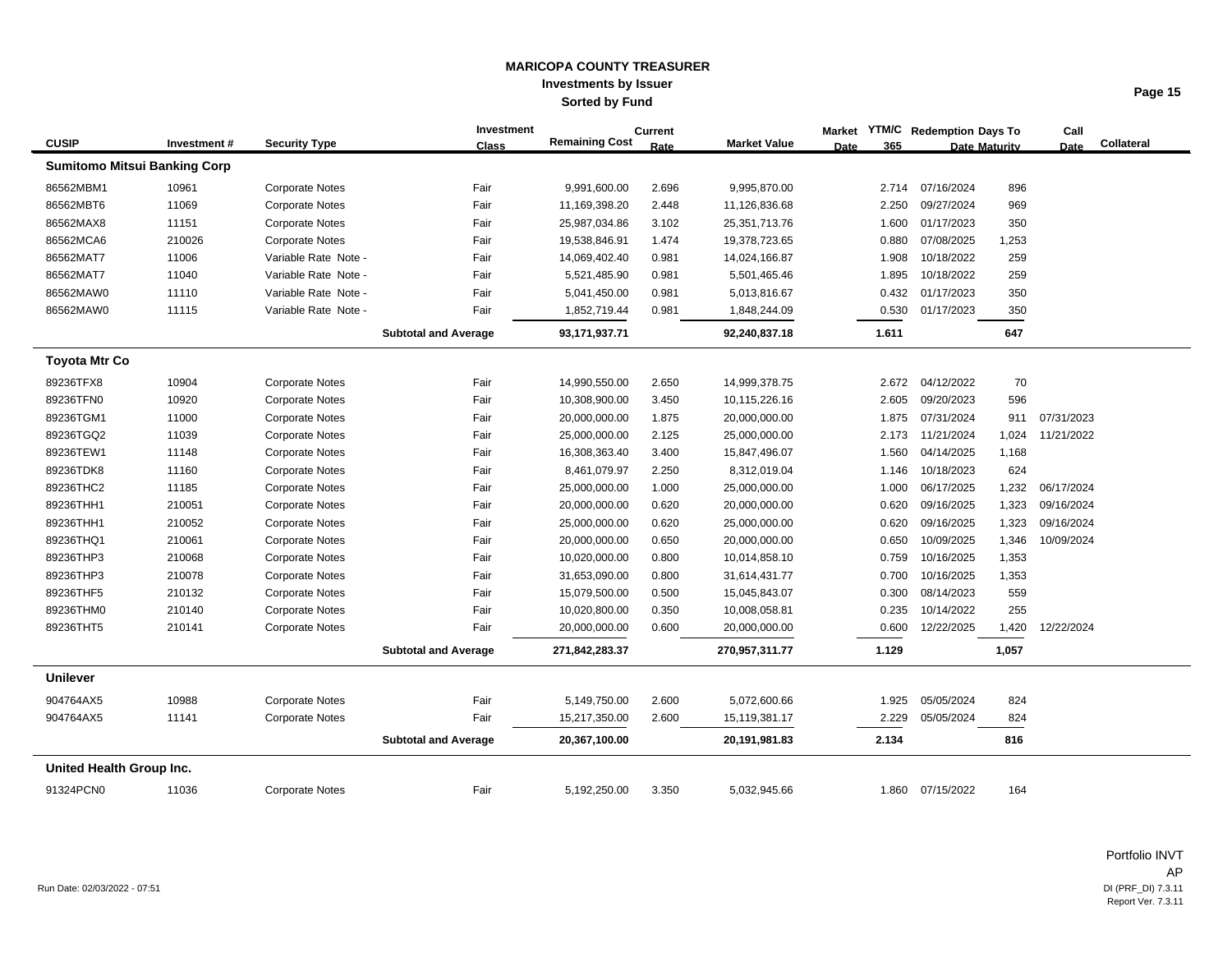|                                |             |                                        | Investment                  |                       | <b>Current</b> |                     | <b>Market</b>      | <b>YTM/C</b> Redemption Days To |       | Call        |            |
|--------------------------------|-------------|----------------------------------------|-----------------------------|-----------------------|----------------|---------------------|--------------------|---------------------------------|-------|-------------|------------|
| <b>CUSIP</b>                   | Investment# | <b>Security Type</b>                   | <b>Class</b>                | <b>Remaining Cost</b> | Rate           | <b>Market Value</b> | 365<br><b>Date</b> | <b>Date Maturity</b>            |       | <b>Date</b> | Collateral |
|                                |             |                                        | <b>Subtotal and Average</b> | 5,192,250.00          |                | 5,032,945.66        | 1.803              |                                 | 158   |             |            |
| <b>United Parcel</b>           |             |                                        |                             |                       |                |                     |                    |                                 |       |             |            |
| 911312BC9                      | 10944       | <b>Corporate Notes</b>                 | Fair                        | 17,503,031.70         | 2.350          | 17,437,331.10       | 2.201              | 05/16/2022                      | 104   |             |            |
|                                |             |                                        | <b>Subtotal and Average</b> | 17,503,031.70         |                | 17,437,331.10       | 2.192              |                                 | 103   |             |            |
| <b>US BANK NA</b>              |             |                                        |                             |                       |                |                     |                    |                                 |       |             |            |
| 90331HNL3                      | 10889       | <b>Corporate Notes</b>                 | Fair                        | 8,350,713.00          | 2.850          | 8,312,973.09        | 2.681              | 01/23/2023                      | 356   |             |            |
| 91159HHV5                      | 10899       | <b>Corporate Notes</b>                 | Fair                        | 12,269,880.00         | 3.375          | 12,112,230.40       | 2.874              | 02/05/2024                      | 734   |             |            |
| 90331HPF4                      | 11126       | <b>Corporate Notes</b>                 | Fair                        | 20,445,200.00         | 1.950          | 20,147,962.24       | 1.147              | 01/09/2023                      | 342   |             |            |
|                                |             |                                        | <b>Subtotal and Average</b> | 41,065,793.00         |                | 40,573,165.73       | 1.953              |                                 | 456   |             |            |
| <b>US TREASURY</b>             |             |                                        |                             |                       |                |                     |                    |                                 |       |             |            |
| 912828ZU7                      | 210165      | <b>Treasury Coupon Securities</b>      | Fair                        | 25,037,100.00         | 0.250          | 25,023,856.83       | 0.180              | 06/15/2023                      | 499   |             |            |
| 91282CBD2                      | 210166      | <b>Treasury Coupon Securities</b>      | Fair                        | 24,995,825.00         | 0.125          | 24,997,720.86       | 0.135              | 12/31/2022                      | 333   |             |            |
| 9128286Y1                      | 210167      | <b>Treasury Coupon Securities</b>      | Fair                        | 25,472,800.00         | 1.750          | 25,154,148.91       | 0.070              | 06/15/2022                      | 134   |             |            |
| 912828ZX1                      | 210172      | <b>Treasury Coupon Securities</b>      | Fair                        | 100,063,000.00        | 0.125          | 100,022,296.91      | 0.070              | 06/30/2022                      | 149   |             |            |
| 912828S35                      | 210173      | <b>Treasury Coupon Securities</b>      | Fair                        | 51,295,500.00         | 1.375          | 50,847,184.48       | 0.170              | 06/30/2023                      | 514   |             |            |
| 91282CDR9                      | 210272      | <b>Treasury Coupon Securities</b>      | Fair                        | 30,002,972.40         | 0.750          | 30,002,842.10       | 0.750              | 12/31/2023                      | 698   |             |            |
| 91282CDQ1                      | 210277      | <b>Treasury Coupon Securities</b>      | Fair                        | 24,691,406.25         | 1.250          | 24,695,144.72       | 1.516              | 12/31/2026                      | 1,794 |             |            |
| 91282CDQ1                      | 210279      | <b>Treasury Coupon Securities</b>      | Fair                        | 24,701,171.88         | 1.250          | 24,704,792.04       | 1.500              | 12/31/2026                      | 1,794 |             |            |
| 91282CDQ1                      | 210280      | <b>Treasury Coupon Securities</b>      | Fair                        | 24,642,578.13         | 1.250          | 24,646,518.83       | 1.550              | 12/31/2026                      | 1,794 |             |            |
| 91282CDQ1                      | 210281      | <b>Treasury Coupon Securities</b>      | Fair                        | 24,701,171.88         | 1.250          | 24,704,303.56       | 1.501              | 12/31/2026                      | 1,794 |             |            |
| 912796R50                      | 210273      | <b>Treasury Discounts - Amortizing</b> | Fair                        | 49,957,892.35         | 0.168          | 49,965,336.80       | 0.172              | 06/30/2022                      | 149   |             |            |
| 912796R68                      | 210275      | <b>Treasury Discounts - Amortizing</b> | Fair                        | 24,972,095.83         | 0.222          | 24,975,950.00       | 0.228              | 07/07/2022                      | 156   |             |            |
| 912796R68                      | 210276      | <b>Treasury Discounts - Amortizing</b> | Fair                        | 24,972,347.23         | 0.220          | 24,976,166.67       | 0.226              | 07/07/2022                      | 156   |             |            |
| 912796R68                      | 210278      | <b>Treasury Discounts - Amortizing</b> | Fair                        | 29,965,883.33         | 0.230          | 29,970,100.00       | 0.237              | 07/07/2022                      | 156   |             |            |
|                                |             |                                        | <b>Subtotal and Average</b> | 485,471,744.28        |                | 484,686,362.71      | 0.463              |                                 | 583   |             |            |
| <b>Washngton Elementary SD</b> |             |                                        |                             |                       |                |                     |                    |                                 |       |             |            |
| 567031SF7                      | 11182       | Private Placement - Bonds              | Fair                        | 1,601,633.25          | 1.500          | 1,580,398.63        | 0.670              | 07/01/2022                      | 150   |             |            |
|                                |             |                                        | <b>Subtotal and Average</b> | 1,601,633.25          |                | 1,580,398.63        | 0.661              |                                 | 148   |             |            |
| <b>WestPac Banking Corp</b>    |             |                                        |                             |                       |                |                     |                    |                                 |       |             |            |
| 961214DS9                      | 10923       | <b>Corporate Notes</b>                 | Fair                        | 7,552,715.80          | 2.750          | 7,578,966.39        | 2.883              | 01/11/2023                      | 344   |             |            |
|                                |             |                                        | <b>Subtotal and Average</b> | 7,552,715.80          |                | 7,578,966.39        | 2.893              |                                 | 345   |             |            |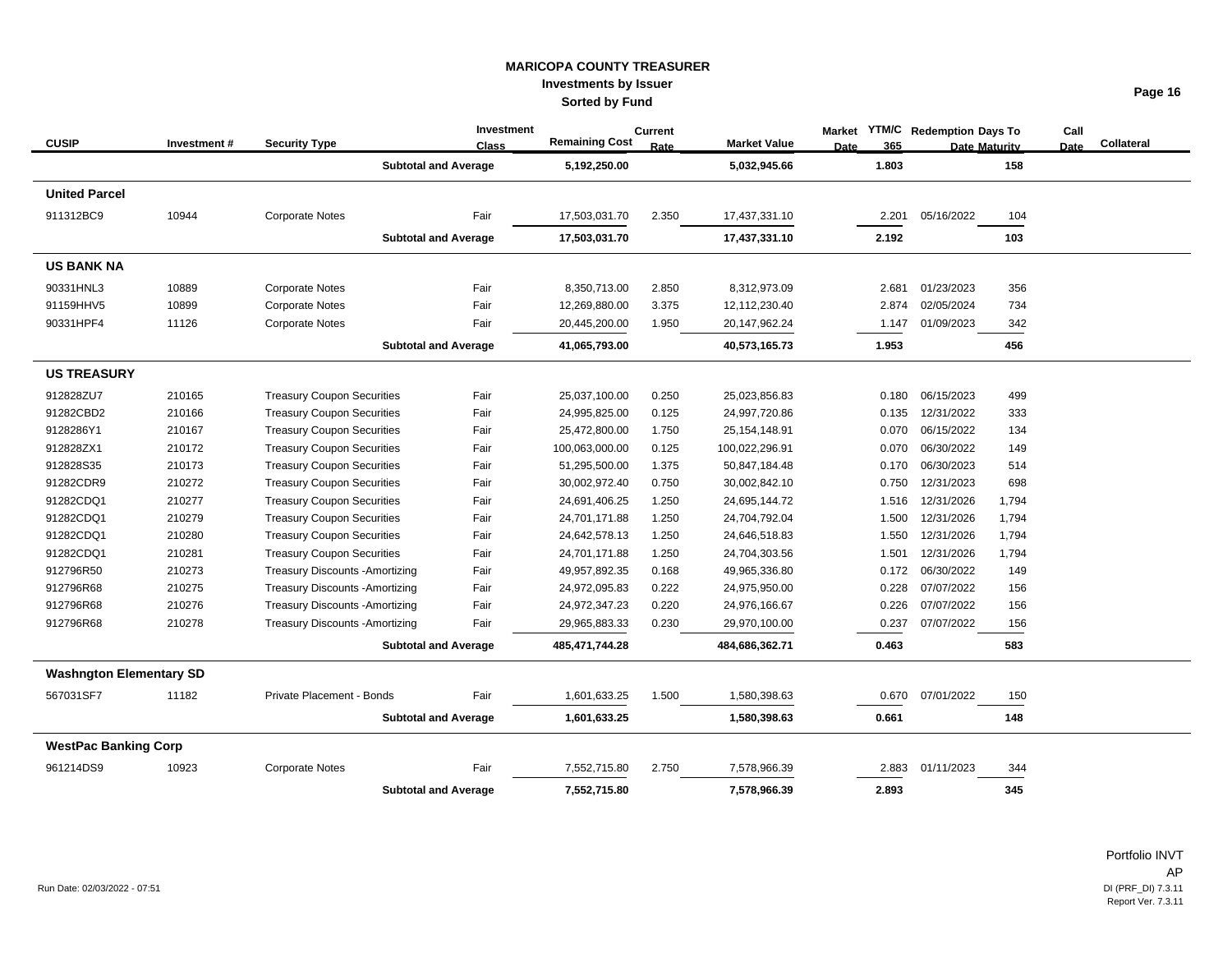| <b>CUSIP</b> | Investment #                         | <b>Security Type</b>   | Investment<br><b>Class</b>  | <b>Remaining Cost</b> | Current<br>Rate | <b>Market Value</b> | Market<br>Date | 365   | YTM/C Redemption Days To<br><b>Date Maturity</b> |       | Call<br>Date | Collateral |
|--------------|--------------------------------------|------------------------|-----------------------------|-----------------------|-----------------|---------------------|----------------|-------|--------------------------------------------------|-------|--------------|------------|
|              | <b>Wells Fargo Bank NA Corporate</b> |                        |                             |                       |                 |                     |                |       |                                                  |       |              |            |
| 95000U2C6    | 10903                                | <b>Corporate Notes</b> | Fair                        | 10,280,500.00         | 3.750           | 10,116,074.58       |                | 2.937 | 01/24/2024                                       | 722   |              |            |
| 95000U2C6    | 10921                                | <b>Corporate Notes</b> | Fair                        | 20,629,600.00         | 3.750           | 20,263,751.35       |                | 3.031 | 01/24/2024                                       | 722   |              |            |
| 95000U2B8    | 11022                                | <b>Corporate Notes</b> | Fair                        | 10,140,100.00         | 2.625           | 10,024,496.01       |                | 2.091 | 07/22/2022                                       | 171   |              |            |
| 95001D6F2    | 11147                                | <b>Corporate Notes</b> | Fair                        | 25,000,000.00         | 2.750           | 25,000,000.00       |                | 2.892 | 04/02/2025                                       | 1,156 | 04/02/2022   |            |
| 95000U2C6    | 11175                                | <b>Corporate Notes</b> | Fair                        | 11.661.050.23         | 3.750           | 11,261,812.07       |                | 1.450 | 01/24/2024                                       | 722   |              |            |
| 95001DAC4    | 11184                                | <b>Corporate Notes</b> | Fair                        | 25,000,000.00         | 1.250           | 25,000,000.00       |                | 1.250 | 12/17/2023                                       | 684   | 06/17/2022   |            |
| 95001DAW0    | 210003                               | <b>Corporate Notes</b> | Fair                        | 25,000,000.00         | 1.150           | 25,000,000.00       |                | 1.399 | 07/17/2025                                       | 1,262 | 07/17/2022   |            |
|              |                                      |                        | <b>Subtotal and Average</b> | 127,711,250.23        |                 | 126,666,134.01      |                | 2.090 |                                                  | 856   |              |            |
|              |                                      |                        | <b>Total and Average</b>    | 6,451,517,421.45      |                 | 6,437,644,228.29    |                | 0.903 |                                                  | 887   |              |            |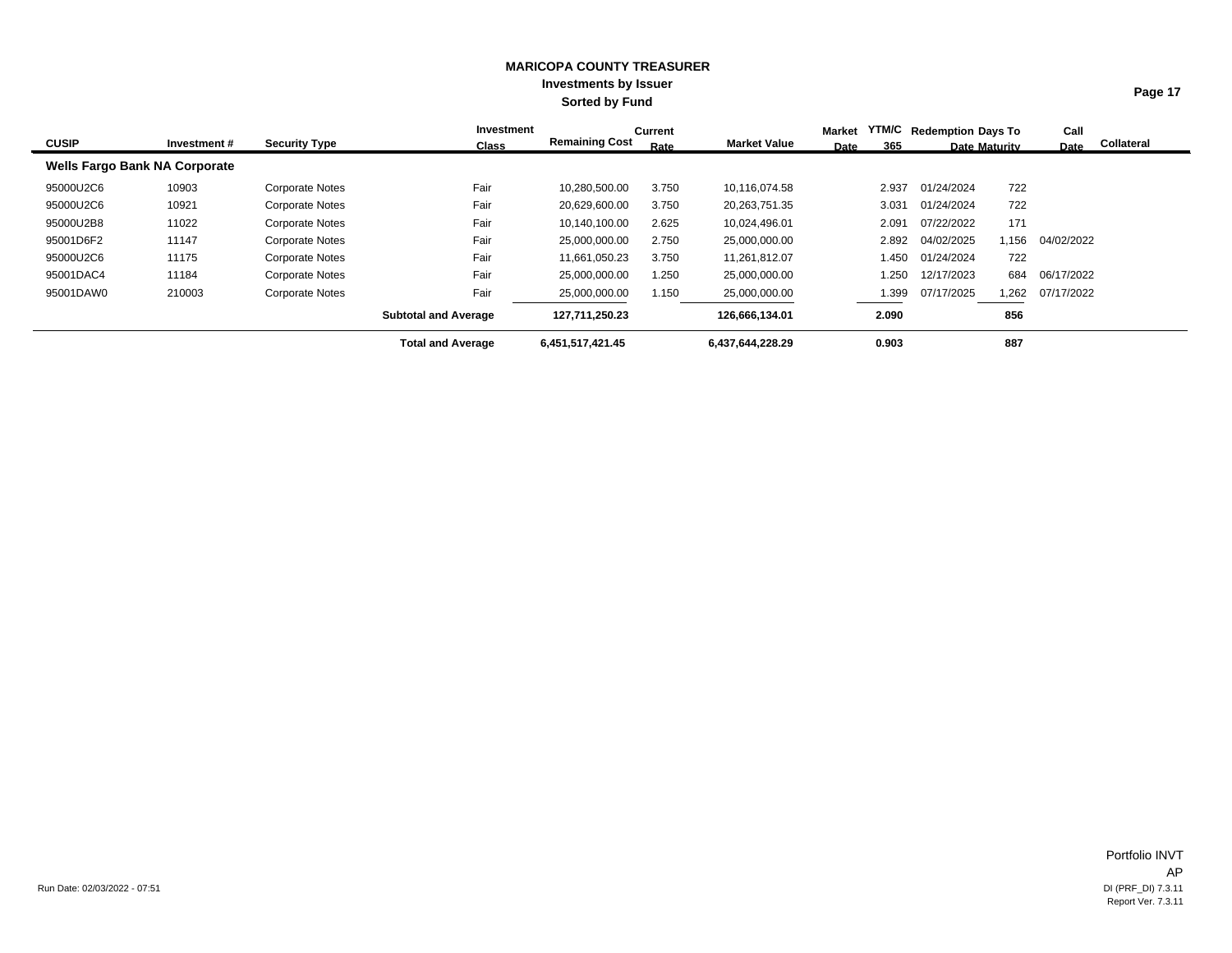# SECURED LEVY AND ACTIVITY FOR JAN 2022

| YEAR | LEVY                 | BEGINNING BALANCE    | COLLECTIONS    | ADJUSTMENTS     | ENDING BALANCE     |
|------|----------------------|----------------------|----------------|-----------------|--------------------|
|      |                      |                      |                |                 |                    |
| 2021 | 5,697,348,759.79     | 2, 497, 925, 229. 24 | 133,823,392.19 | 1,899,300.29-   | 2,362,202,536.76   |
| 2020 | 5,509,210,795.20     | 24,086,912.65        | 5,786,914.32   | $502, 484.24 -$ | 17,797,514.09      |
| 2019 | 5, 268, 316, 083. 92 | 3, 239, 256. 16      | $98, 105.16 -$ | 132,185.36-     | 3, 205, 175.96     |
| 2018 | 5,032,079,420.54     | 1,337,598.63         | $46,013.32-$   | $57,108.82 -$   | 1,326,503.13       |
| 2017 | 4,791,587,056.58     | 993, 972.89          | 1,208.27       | $527.88 -$      | 992, 236.74        |
| 2016 | 4,643,191,878.76     | 1,031,173.77         | 553.36         | $495.76 -$      | 1,030,124.65       |
| 2015 | 4, 364, 407, 727.86  | 1,176,275.67         | 401.59         | $208.12-$       | 1, 175, 665.96     |
| 2014 | 4, 243, 506, 812. 16 | 774,539.00           | 84.70          | $196.64-$       | 774,257.66         |
| 2013 | 4,019,480,209.28     | 483,115.87           | $173.70-$      | $213.62-$       | 483,075.95         |
| 2012 | 4,045,298,460.92     | $1,871,008.10-$      | 142.78-        | $9,951.00 -$    | $1,880,816.32-$    |
| 2011 | 4, 138, 461, 193.04  | 20, 284, 209.59      | $252.88-$      | $13,063.47-$    | 20, 271, 399.00    |
| 2010 | 4, 411, 089, 394.04  | 43,620,489.41-       | $883.67-$      | $20,008.46-$    | 43,639,614.20-     |
| 2009 | 4,593,263,862.98     | 86, 408, 453. 23     | 1,536.10       | $13, 180.35 -$  | 86, 393, 736.78    |
| 2008 | 4, 288, 606, 572. 70 | 25,611,953.60        | 1,224.12-      | $16,826.80-$    | 25,596,350.92      |
| 2007 | 4,001,594,678.74     | $911, 535.25 -$      | .00            | $40, 145.30 -$  | $951,680.55 -$     |
| 2006 | 3,660,387,436.00     | $956,581.11 -$       | .00            | .00             | $956,581.11 -$     |
| 2005 | 3, 489, 841, 477. 20 | 341,764.93           | .00            | .00             | 341,764.93         |
| 2004 | 3, 246, 259, 075.84  | 461,582.63           | .00            | .00             | 461,582.63         |
| 2003 | 3,049,037,955.00     | $1, 216, 412.31 -$   | .00            | .00             | $1, 216, 412.31 -$ |
| 2002 | 2,792,576,236.72     | $1,728,565.92-$      | .00            | .00             | $1,728,565.92-$    |
| 2001 | 2,595,278,869.32     | 251,169.27           | .00            | .00             | 251,169.27         |
| 2000 | 2, 290, 234, 573. 96 | $866, 158.69 -$      | .00            | .00             | $866, 158.69 -$    |
| 1999 | 2,108,718,697.02     | $680, 652.26 -$      | .00            | .00             | $680, 652.26 -$    |
| 1998 | 1,939,463,904.72     | $763, 932.59 -$      | .00            | .00             | $763, 932.59 -$    |
| 1997 | 1,800,100,859.36     | $652,601.48 -$       | .00            | .00             | $652,601.48-$      |
| 1996 | 1,631,715,958.46     | 82,312.24-           | .00            | .00             | $82,312.24-$       |
| 1995 | 1,683,783,514.12     | $779,628.70 -$       | .00            | .00             | $779,628.70 -$     |
| 1994 | 1,507,769,663.58     | 1, 131, 497. 35-     | .00            | .00             | 1, 131, 497. 35-   |
| 1993 | 1,476,046,063.04     | 1,187,713.75         | .00            | .00             | 1,187,713.75       |
| 1992 | 1, 477, 426, 592. 42 | 3,574,282.87         | .00            | .00             | 3,574,282.87       |
| 1991 | 1,485,482,338.84     | 2, 207, 480.25       | .00            | .00             | 2, 207, 480.25     |
| 1990 | 1,445,084,095.32     | 7,952,593.27         | .00            | .00             | 7,952,593.27       |
| 1989 | 1,306,266,536.54     | 8, 122, 129.57       | .00            | .00             | 8, 122, 129.57     |
| 1988 | 1, 181, 440, 841. 12 | 3, 284, 805.88-      | .00            | .00             | $3,284,805.88-$    |
| 1987 | 1,049,888,299.56     | 22,355.94            | .00            | .00             | 22,355.94          |
| 1986 | 870, 295, 854. 72    | 17,516.20            | .00            | .00             | 17,516.20          |
| 1985 | 721,770,831.08       | 86,095.02            | .00            | .00             | 86,095.02          |
| 1984 | 600, 944, 379.84     | 21,166.00            | .00            | .00             | 21,166.00          |
| 1983 | 530, 525, 148.42     | 28,883.91            | .00            | .00             | 28,883.91          |
| 1982 | 451, 214, 378.40     | 11,573.32            | .00            | .00             | 11,573.32          |
| 1981 | 402, 942, 488.72     | 13,529.19            | .00            | .00             | 13,529.19          |
| 1980 | 373, 230, 675.34     | 11,274.71            | .00            | .00             | 11, 274.71         |
| 1979 | 382,783,606.36       | 15,972.66            | .00            | .00             | 15,972.66          |
| 1978 | 365, 594, 731.04     | 17,517.30            | .00            | .00             | 17,517.30          |
| 1977 | 360, 443, 065.88     | 12,427.08            | .00            | .00             | 12,427.08          |
| 1976 | 332, 481, 242.68     | 12,599.20            | .00            | .00             | 12,599.20          |
| 1975 | 294, 189, 512.68     | 10,864.89            | .00            | .00             | 10,864.89          |
| 1974 | 251,690,646.52       | 8,954.20             | .00            | .00             | 8,954.20           |
| 1973 | 224,585,828.94       | 6,216.48             | .00            | .00             | 6,216.48           |
| 1972 | 191,805,552.44       | 5,885.92             | .00            | .00             | 5,885.92           |
| 1971 | 165,623,012.50       | 4,111.30             | .00            | .00             | 4, 111.30          |
| 1970 | 138,694,628.82       | 1,998.26             | .00            | .00             | 1,998.26           |
| 1969 | 126,692,073.74       | 922.38               | .00            | .00             | 922.38             |
| 1968 | 116, 414, 184.58     | 331.83               | .00            | .00             | 331.83             |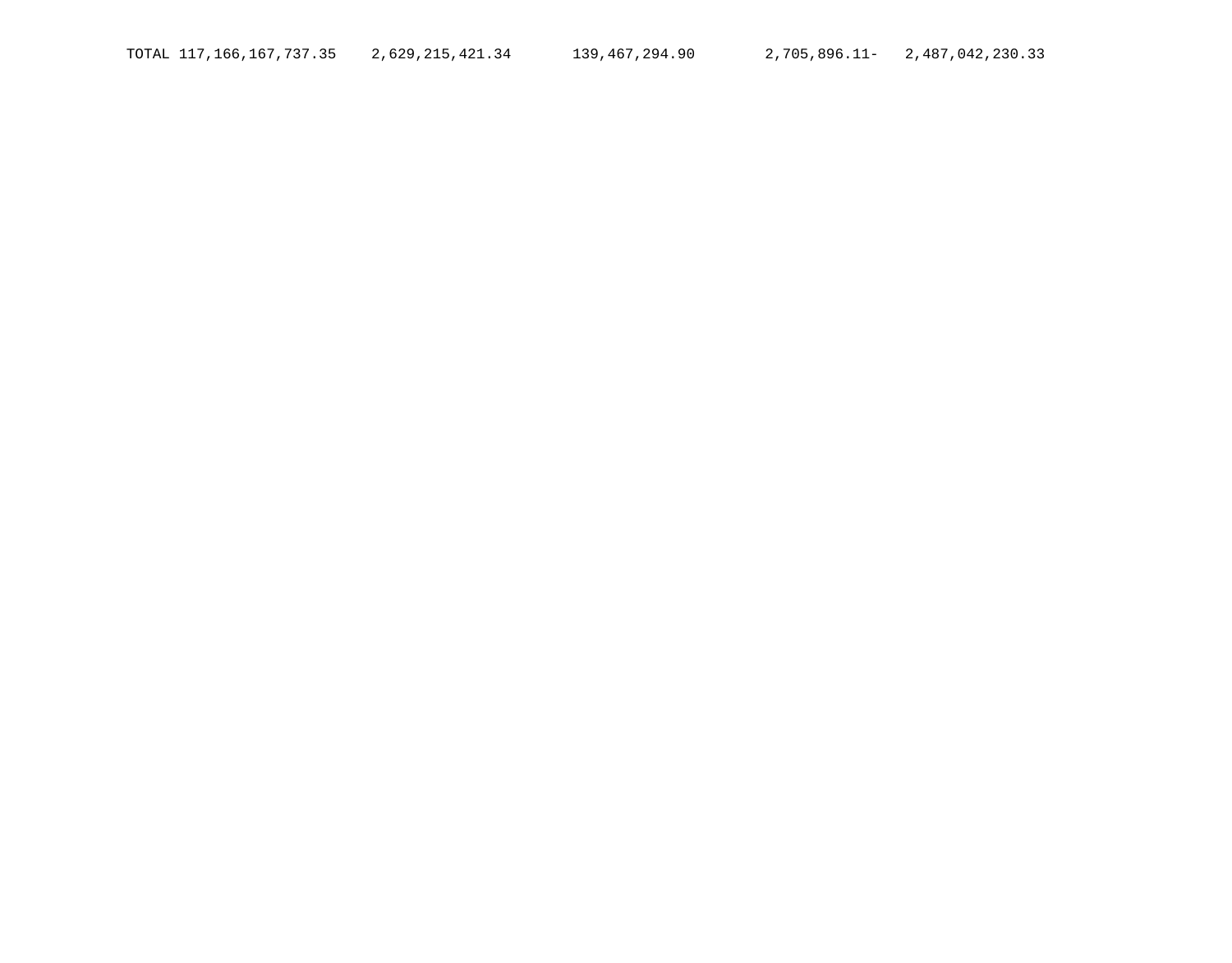# UNSECURED LEVY AND ACTIVITY FOR JAN 2022

| <b>YEAR</b> | LEVY                | BEGINNING BALANCE   | COLLECTIONS | ADJUSTMENTS | ENDING BALANCE       |
|-------------|---------------------|---------------------|-------------|-------------|----------------------|
| 2004        | .00                 | 197,750.52-         | .00         | .00         | 197,750.52-          |
| 2003        | .00                 | $13,368,110.51-$    | 50.07       | .00         | $13,368,160.58-$     |
| 2002        | 16,903,615.38       | 3,015,200.03        | .00         | .00         | 3,015,200.03         |
| 2001        | 19,330,396.80       | $917,878.11 -$      | .00         | .00         | $917,878.11 -$       |
| 2000        | 138, 497, 672.37    | $9,646,155.50 -$    | 1,427.24    | .00         | $9,647,582.74-$      |
| 1999        | 122,871,629.32      | 28,785,429.82-      | .00         | .00         | 28,785,429.82-       |
| 1998        | 122,881,710.56      | $25,665,428.73-$    | .00         | .00         | $25,665,428.73-$     |
| 1997        | 115, 134, 253. 32   | $23,029,881.97-$    | .00         | .00         | $23,029,881.97-$     |
| 1996        | 102,673,892.06      | 35, 388, 097.98-    | 2.97        | .00         | $35,388,100.95-$     |
| 1995        | 113,747,601.86      | 29,028,181.00-      | 1,892.97    | .00         | $29,030,073.97 -$    |
| 1994        | 162, 209, 939. 25   | 7,576,377.26        | .00         | .00         | 7,576,377.26         |
| 1993        | 154, 917, 045.68    | 14,866,958.15-      | .00         | .00         | $14,866,958.15-$     |
| 1992        | 140,629,687.78      | 18,087,763.98-      | .00         | .00         | 18,087,763.98-       |
| 1991        | 131,582,120.56      | $6,727,291.59-$     | .00         | .00         | $6,727,291.59-$      |
| 1990        | 122,744,902.09      | 1,284,022.39-       | .00         | .00         | $1, 284, 022.39 -$   |
| 1989        | 113,929,972.43      | $8,387,434.06-$     | .00         | .00         | 8,387,434.06-        |
| 1988        | 96,811,185.54       | $21,989,034.34-$    | .00         | .00         | $21,989,034.34-$     |
| 1987        | 88,991,362.81       | 7,485,780.40-       | .00         | .00         | $7,485,780.40 -$     |
| 1986        | 76,956,283.43       | $25,986,713.46-$    | .00         | .00         | $25,986,713.46-$     |
| 1985        | 50,507,999.56       | 28, 240, 905. 98-   | .00         | .00         | $28, 240, 905.98 -$  |
| 1984        | 53, 570, 953. 57    | $12,980,251.31-$    | .00         | .00         | $12,980,251.31-$     |
| 1983        | 73, 434, 045.21     | $6,629,781.59-$     | .00         | .00         | $6,629,781.59-$      |
| 1982        | 37,836,109.79       | $22,961,357.32-$    | .00         | .00         | $22,961,357.32-$     |
| 1981        | 36,683,300.76       | 18,071,010.78-      | .00         | .00         | 18,071,010.78-       |
| 1980        | 30,075,323.04       | $17, 273, 419.83 -$ | .00         | .00         | 17, 273, 419.83-     |
| 1979        | 29,722,220.00       | $6,566,057.11-$     | .00         | .00         | $6, 566, 057.11 -$   |
| 1978        | 28,615,308.42       | $6,816,484.82-$     | .00         | .00         | $6,816,484.82-$      |
| 1977        | 26,779,663.13       | $5,944,729.86 -$    | .00         | .00         | $5,944,729.86 -$     |
| 1976        | 23, 204, 794.95     | $2,710,083.28-$     | .00         | .00         | $2,710,083.28 -$     |
| 1975        | 19,189,042.79       | 2,676,843.29-       | .00         | .00         | $2,676,843.29 -$     |
| 1974        | 15, 296, 922. 12    | $5,483,374.18-$     | .00         | .00         | $5,483,374.18-$      |
| 1973        | 13, 177, 965. 26    | $5,844,870.11-$     | .00         | .00         | $5,844,870.11 -$     |
| 1972        | 13,623,786.21       | $2,956,974.40-$     | .00         | .00         | $2,956,974.40-$      |
| 1971        | 12,084,654.91       | 1,720,760.88-       | 48.95       | .00         | $1,720,809.83-$      |
| 1970        | 10,386,975.86       | 434,697.32-         | .00         | .00         | 434,697.32-          |
| 1969        | 5,918,654.86        | $1,422,511.95-$     | .00         | .00         | $1,422,511.95-$      |
| 1968        | 4, 195, 165. 19     | $2,320,992.14-$     | .00         | .00         | $2,320,992.14-$      |
| TOTAL       | 2, 325, 116, 156.87 | $411,305,441.37-$   | 3,422.20    | .00         | $411, 308, 863.57 -$ |